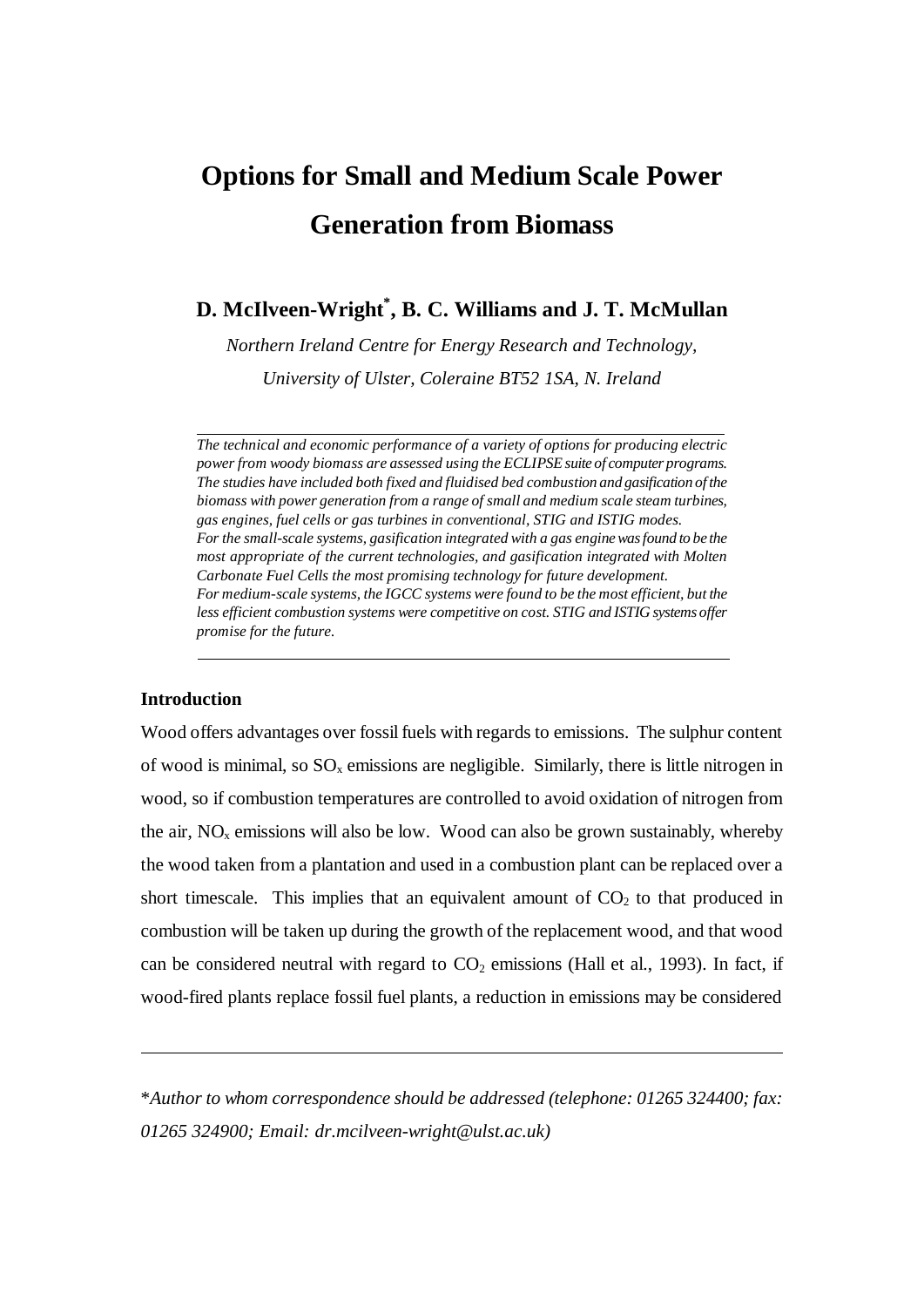to occur, as well as a saving in the non-renewable fossil fuel resource. growing biomass planted to replace that used in the combustion plant. The use of sustainably-grown wood for power generation has undoubted benefits in terms of reduced emissions, security of fuel supply, alternative land use and long-term employment.

 A range of technologies are currently available, or are being developed, which may be suitable for generating electricity using wood as the fuel. In this work some of the main technologies are assessed for their technical and economic performance at different plant sizes using a computer simulation package. The technologies reviewed here are : (a) combustion with or without wood drying; (b) gasification of the wood followed by power generation using a gas turbine only (Simple Cycle Gas Turbine or SGT); 8 Integrated Gasification Combined Cycle or IGCC; (d) Steam Injection Gas Turbine or STIG; (e) Intercooled Steam Injection Gas Turbine or ISTIG; (f) wood gasification followed by a spark ignition gas engine; (g) wood gasification integrated with Molten Carbonate or Phosphoric Acid fuel cells (MCFC or PAFC).

### **Computer Simulations**

The ECLIPSE process simulator (Williams et al., 1996), which has been successfully employed to model a range of power generation systems (McMullan et al., 1995), was used for these assessments. ECLIPSE is a process simulation package for the PC. It was designed to perform technical and economic evaluations of chemical and related processes, and so is very suitable for examining power plant. ECLIPSE is made up of a set of programs which are used to provide a step-by-step procedure for evaluating all the necessary parts of the technical and economic analysis of a process. The simulation of a process can be separated into seven steps or stages; four are for the technical evaluation and the remaining three for the economic evaluation.

These stages are as follows:

- Stage 1 Preparation of the process flow diagram.
- Stage 2 Addition of technical data to that process.
- Stage 3 Calculation of the mass and energy balance.
- Stage 4 Calculation of the utilities usages.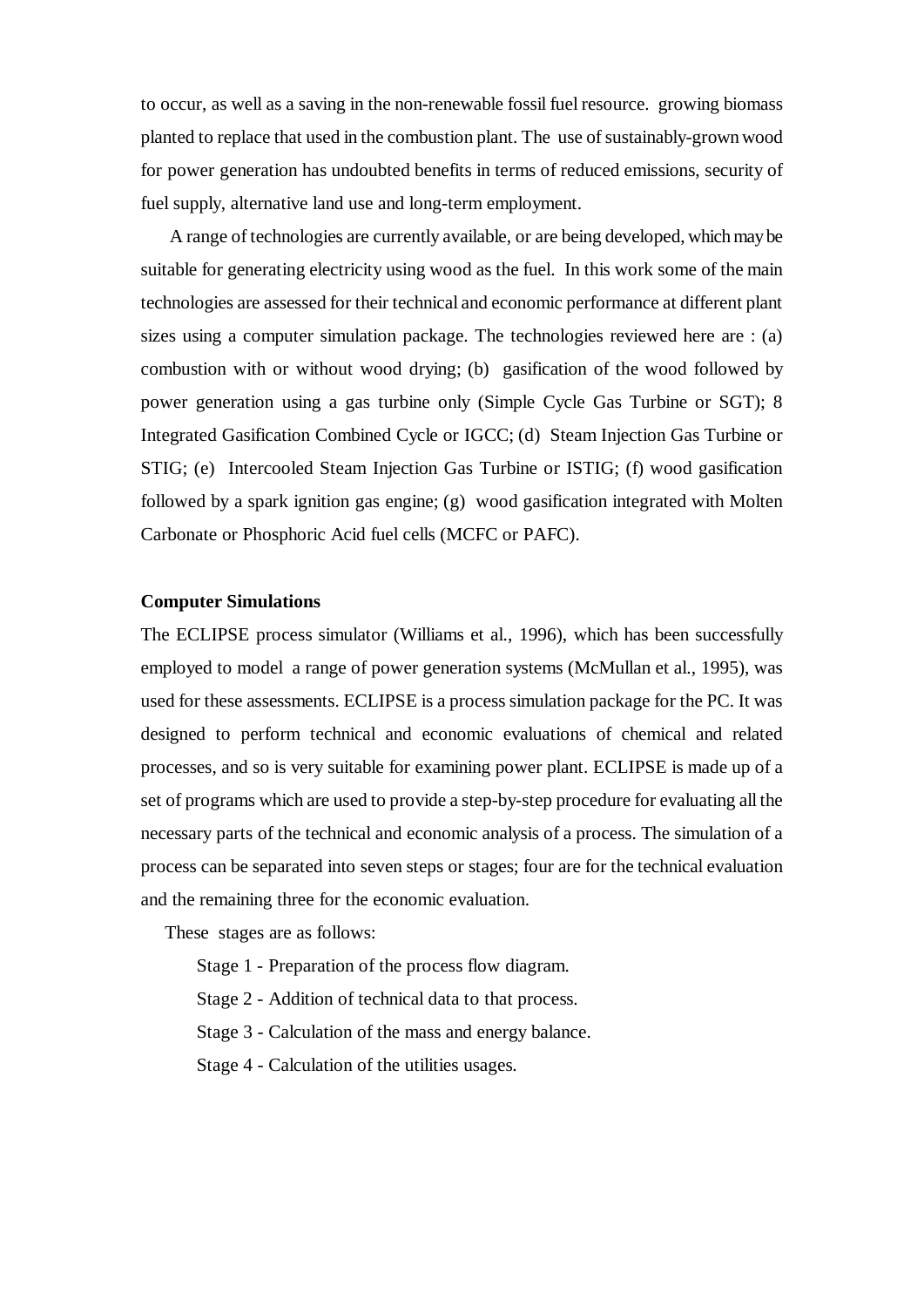Stage 5 - Estimation of the process and utilities capital costs.

Stage 6 - Calculation of the operating costs.

Stage 7 - Performance of the process economic evaluation.

 In every case an individual mass and energy balance was optimised for the system chosen. The utilities (electricity, cooling water, etc) required by parts of the plant (e.g. fans, condenser) are then calculated by the following program module, or they can be inputted for non-standard components. Utilities data for some of the biomass-specific machinery (conveyor, chipper, etc) were acquired (Bridgwater et al., 1991) and entered to complete the technical assessment.

 Several elements in the simulations cannot be precisely determined, for various reasons, and certain values are assumed in all cases. For example, the wood feedstock is taken to be willow from a short rotation forestry plantation with a moisture content of 100% (on a dry basis), the annual plantation yield as 10 dry tonnes/ ha, discounted cash flow rate (DCF) as 7.5% and contingency as 10%. For all systems it is further assumed that the wood is harvested from a local coppiced plantation, is then chipped and transported to the power plant where it is stored in piles in the open, in sufficient quantities for 5 - 14 days' throughput. Next, the chips are taken from storage, screened (with magnetic separation, size separation and reduction stages) and transferred to buffer storage, ready for use in the combustor or gasifier. Wood feedstock costs are assumed to be made up of ,19.80/ dry tonne for harvesting and chipping plus ,0.31/ dry tonne/ km for transportation (Dawson, 1992).

 In the economic analysis capital costs are study estimates with an accuracy of " 30%. Capital costs are difficult to determine for any novel technology, and it is especially difficult to estimate how much they will change after the technology has undergone intensive development and large scale production. The best available capital cost estimates have been used ((Bridgwater et al., 1991), (Solantausta et al., 1995).

 Certain parameters have been chosen to use in the comparison of the various technologies. For the technical features of the systems the efficiency (Lower Heating Value) for electricity generation is used. Break-even Electricity Selling Price (BESP),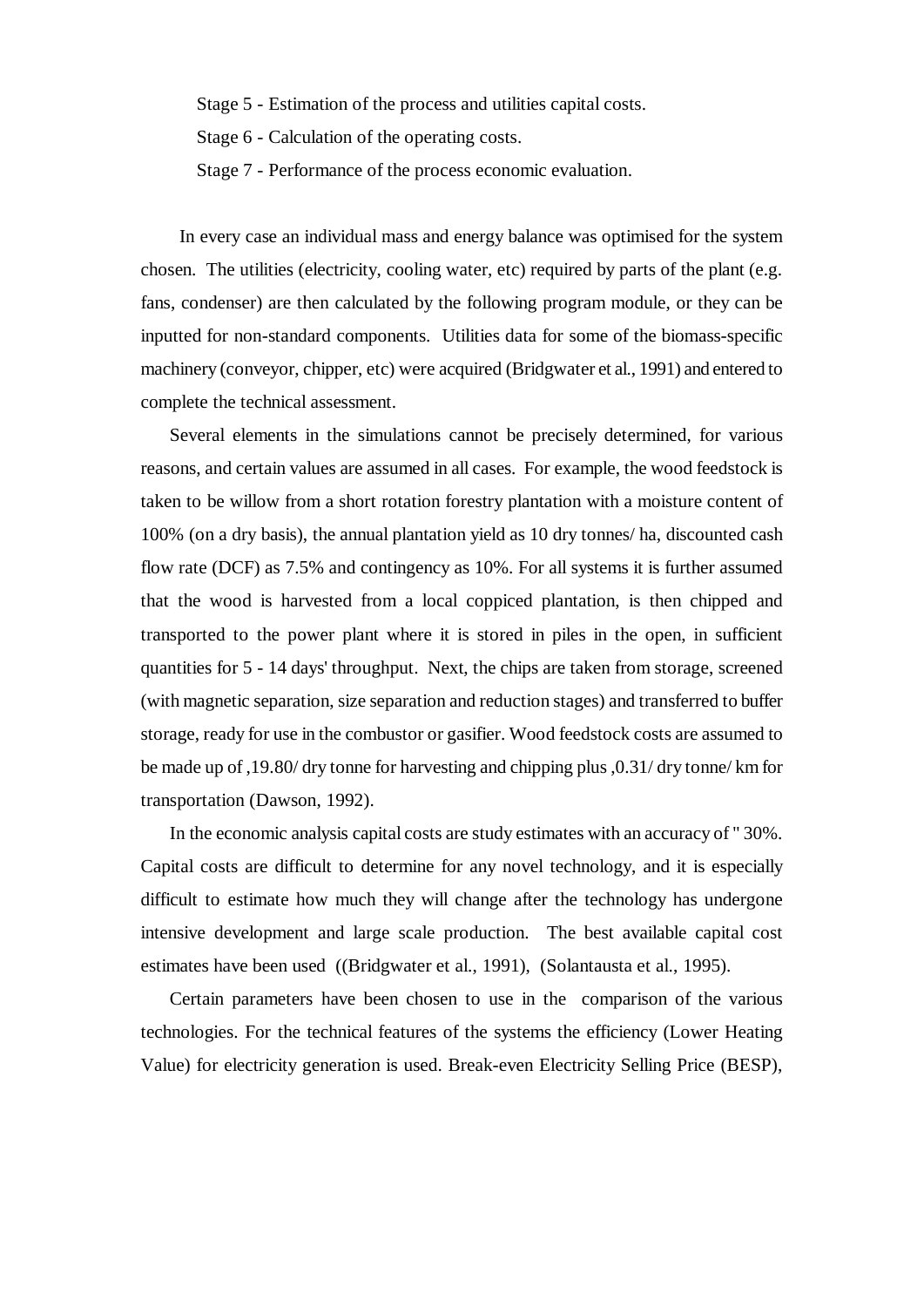total capital cost and Specific Investment (SI, which is the Capital cost per installed kilowatt of electricity output) are taken as the economic parameters. Although sustainably grown wood is assumed to be used as the fuel,  $CO<sub>2</sub>$  is emitted and the amount of  $CO<sub>2</sub>$ emissions is used as a monitor of the environmental impact of the system.

 A more complete description of all the analyses presented here, except for the fuel cell systems, is given elsewhere (McIlveen-Wright et al., 1997). An analysis of the fuel cell systems (McIlveen-Wright D.R., 1996), the wood combustion systems (McIlveen-Wright D. et al., December 1995) and a comparison of the wood combustion with IGCC systems (McIlveen-Wright D. et al., July 1995) have also been reported.

### **Combustion**

A range of plant sizes were examined, using from 10 to 2,000 dry ash-free (daf) tonnes of wood per day. A simulation was made with and without a drying stage for each plant size. Where a drying stage is used, low pressure steam heats the air used in a rotary dryer where the wood moisture content is reduced to 15% (dry basis). Approximately 15 % excess air, preheated by the exhaust gases, is used in the combustor to ensure complete combustion of the wood. Steam conditions appropriate for each plant size were chosen i.e. 23 bar at 350EC for the 10 daf tonnes/ day size, 60 bar at 480EC for the 100 daf tonnes/ day plants, 80 bar at 520EC for the 500, 1,000 and 2,000 daf tonnes/ day plants.

 The most important results for the wet and dried wood combustion systems are summarised in Tables 1 and 2, and the break-even electricity selling price (BESP) for these plants is shown against plant size (as measured by plant wood-handling capacity) in Figure 1.

 The ADried Wood@ Combustion systems are generally a little more efficient than the plants using AWet Wood@ (see Tables 1 and 2), but they also cost more to build and produce electricity a little more expensively. The electrical efficiency of combustion systems is low, so a lot of heat goes to waste. When this waste heat is used to dry the fuelwood prior to entering the combustion area, this wood can be combusted more efficiently in the furnace, since less energy is needed to drive off moisture before it can be burned.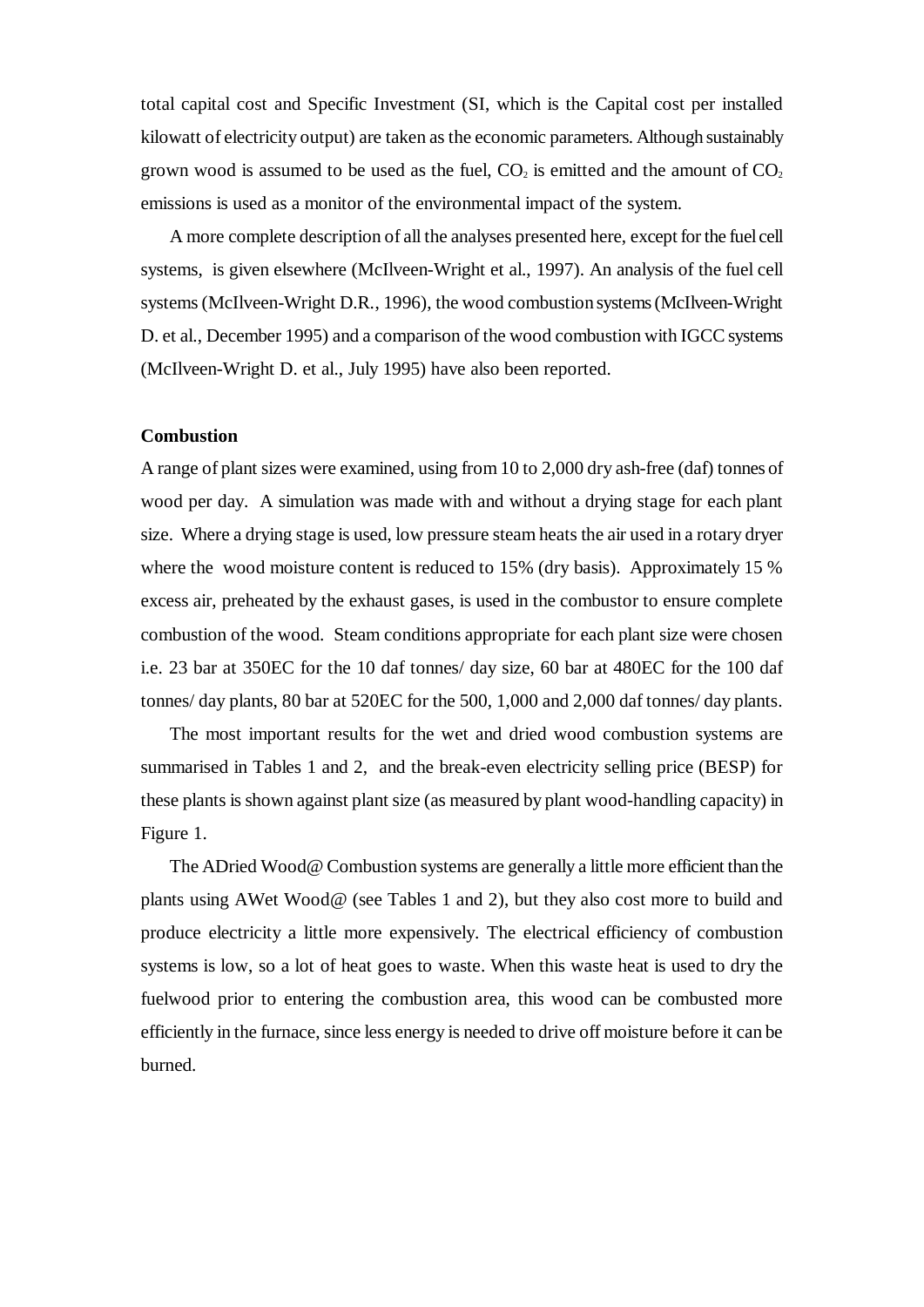| Fuel Flow (daf Tonnes/day)     | 10    | 100   | 500   | 1,000 | 2,000 |
|--------------------------------|-------|-------|-------|-------|-------|
| Nominal Power Output (MWe)     | 0.33  | 4.81  | 26.5  | 53.3  | 107   |
| Overall Efficiency $(LHV)(\%)$ | 16.6  | 23.9  | 26.4  | 26.5  | 26.6  |
| $CO2$ Emissions (g/kWh)        | 2,320 | 1,590 | 1,440 | 1,440 | 1,430 |
| Capital Cost in, Million       | 2.6   | 10.2  | 36    | 56    | 101   |
| Specific Investment $(AWe)$    | 7,900 | 2,100 | 1,400 | 1,000 | 950   |
| BESP $(p/kWh)^{**}$            | 21.5  | 6.8   | 4.9   | 4.5   | 4.4   |
| Wood Price (,/daf tonne)       | 20.0  | 20.5  | 21.5  | 25.1  | 27.3  |

*Table 1. Dried Wood Combustion (10 - 2,000 daf Tonnes/day)*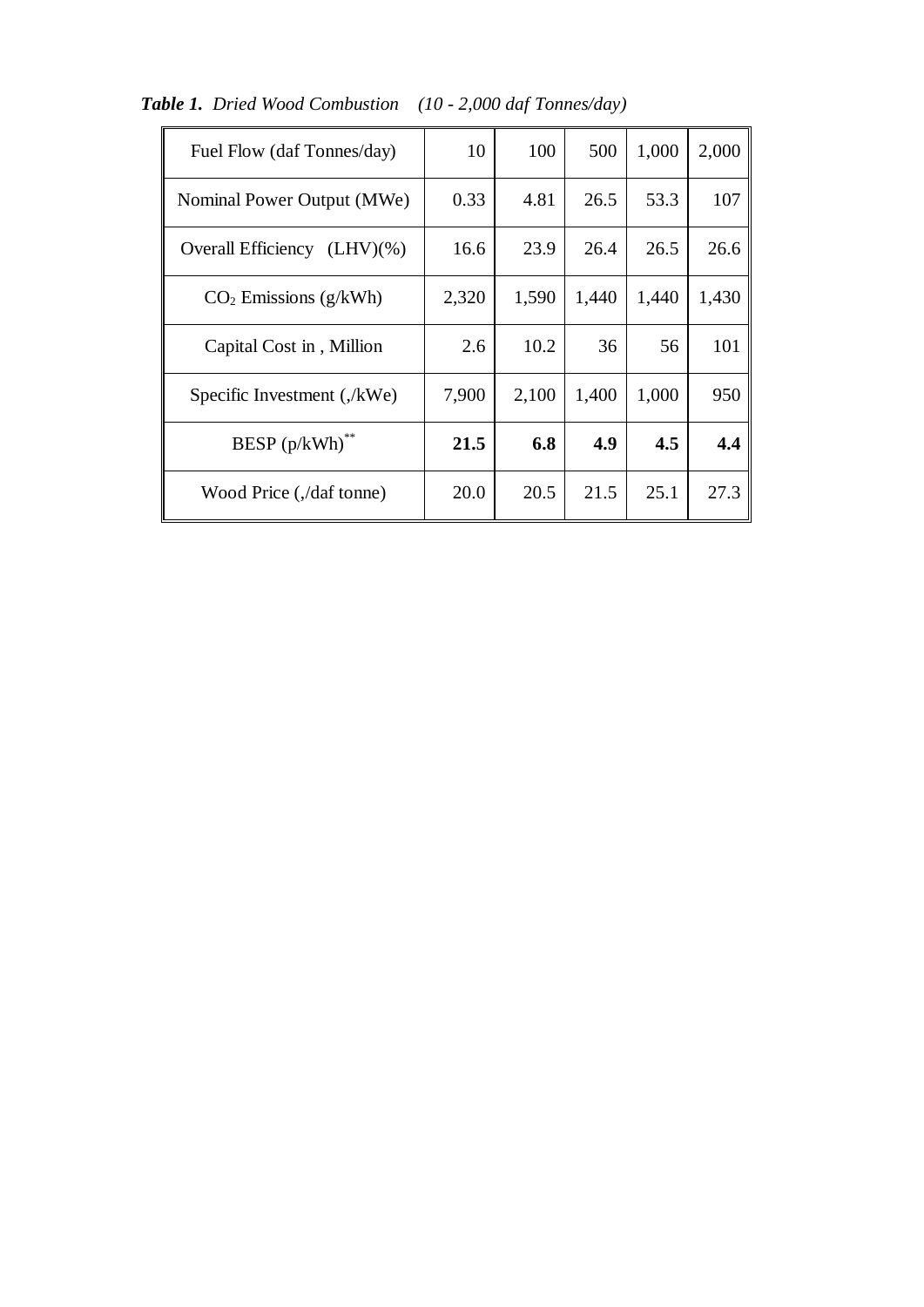| Fuel Flow (daf Tonnes/day)        | 10    | 100   | 500   | 1,000 | 2,000 |
|-----------------------------------|-------|-------|-------|-------|-------|
| Nominal Power Output (MWe)        | 0.35  | 4.7   | 25.5  | 51.2  | 103   |
| Overall Efficiency<br>$(LHV)(\%)$ | 17.5  | 23.1  | 25.4  | 25.4  | 25.5  |
| $CO2$ Emissions (g/kWh)           | 2,190 | 1,650 | 1,500 | 1,500 | 1,490 |
| Capital Cost in, Million          | 2.3   | 8.6   | 29    | 45    | 81    |

*Table 2. AAs Received@ or AWet@ Wood Combustion (10 - 2,000 daf Tonnes/day)*

# EFFICIENCY v. PLANT SIZE



# Wet and Dried Wood Combustion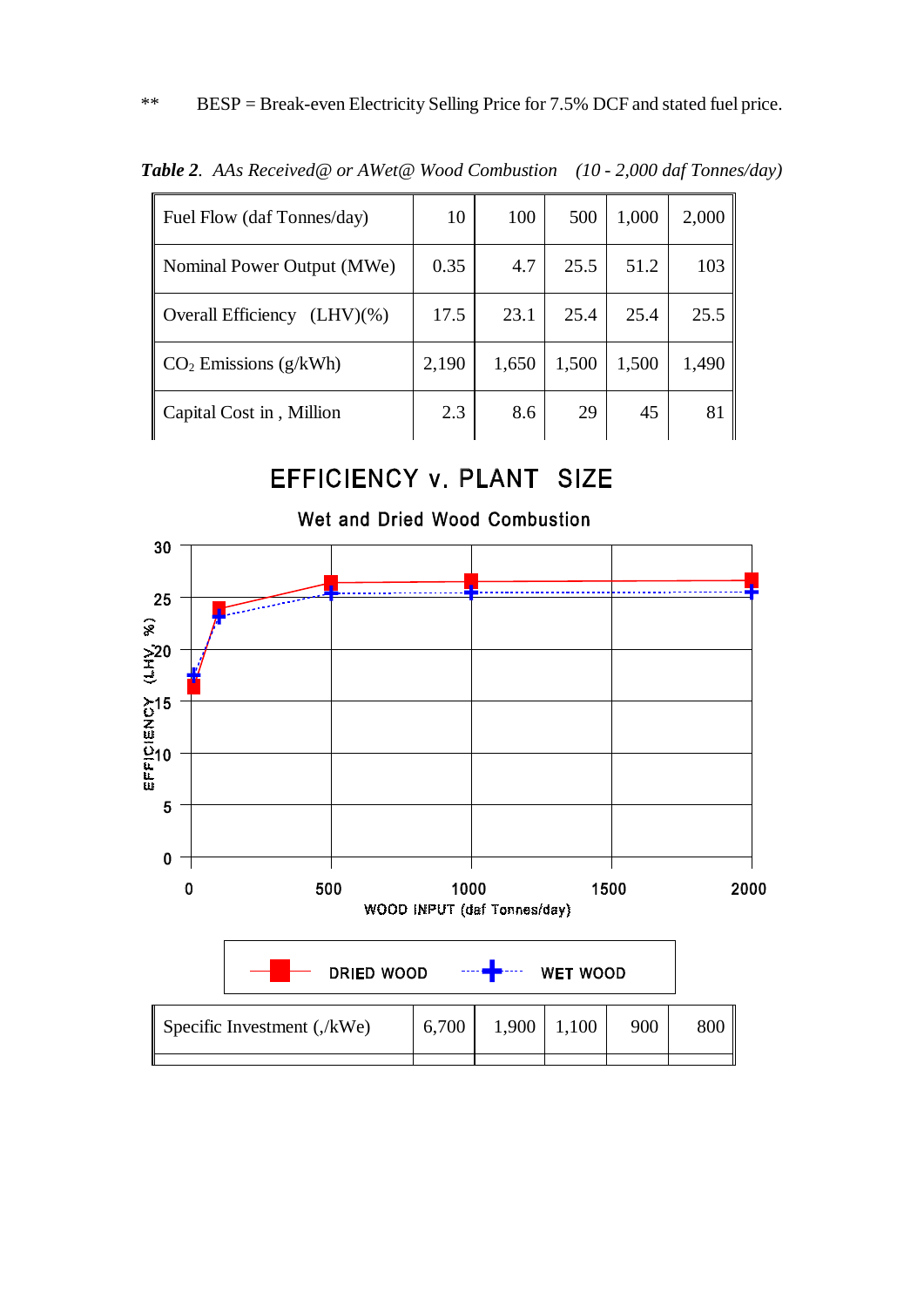| <b>BESP</b> $(p/kWh)^{**}$  | 18.3 | 6.2  | 4.5  | 4.2  | 4.1  |
|-----------------------------|------|------|------|------|------|
| Wood Price $($ , daf tonne) | 20.0 | 20.5 | 21.5 | 25.1 | 27.3 |

 The smaller plants, using less than 500 daf tonnes/day, are very inefficient and expensive and therefore are not suitable for power generation by direct combustion. These sizes of plants are more suitable for application to combined heat and power situations.

# **Summary of Discussion on Wood Combustion**



! Net electrical efficiency, Ș, was found to be principally determined by the steam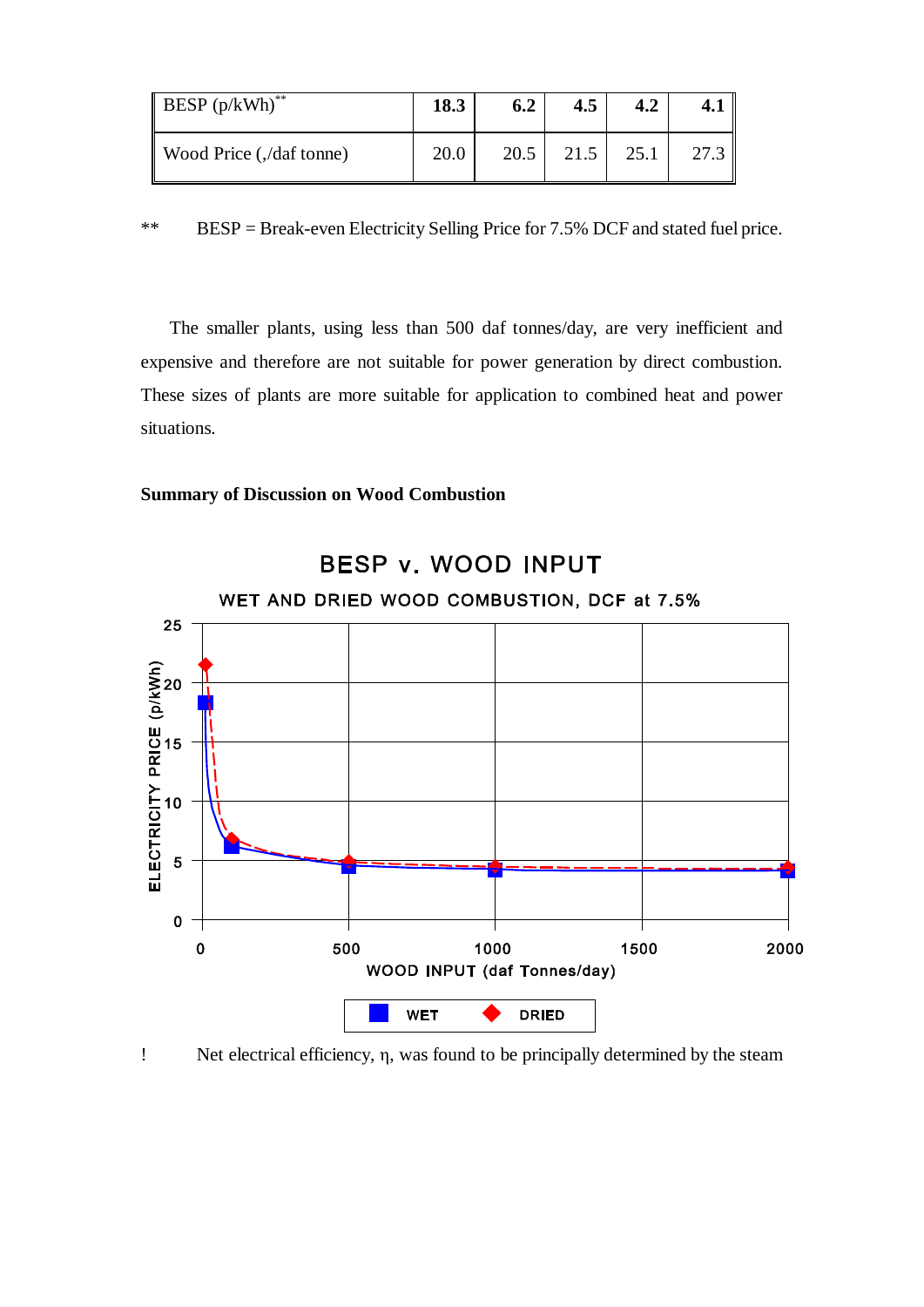conditions and not by the base load linked to plant size. However, larger plants tend to have steam conditions more favourable for high efficiencies. A drying stage generally improves n.

- ! For small plants, plentiful wood supplies are available and transportation costs are low, but low  $\eta$  and high capital costs make them uncompetitive.
- ! Medium- to large-sized combustion plants, using from 500 to 2,000 dry tonnes/ day, (25-110 MWe) probably offer the optimum scale for this technology.
- ! For small systems the effect on BESP of the efficiency gains in using a drying stage is outweighed by the increase in capital costs. For larger systems there is no significant difference in BESP between systems with or without a drying stage.

# **IGCC Systems**

In this paper wood-fed power plants using fluidised-bed gasifiers are investigated in three different IGCC configurations; pressurised gasifier with filter gas-cleaning (PGF system), pressurised gasifier with scrubber gas-cleaning (PGS system) and atmospheric pressure gasifier with scrubber gas-cleaning (AGS system). In these systems the wood feedstock undergoes thermochemical conversion to a low calorific value producer gas in a fluidised bed gasifier. This gas is cleaned of particulates before entering the gas turbine. If the gasifier operates at atmospheric pressure, the gas must be compressed afterwards to match the air pressure in the combustor. Within the gas turbine the gas is mixed with compressed air, combusted and the products of combustion are exhausted through the expander stages. The expander drives the internal air compressor (and the gas compression stage, where present) and also generates electricity. The exhaust gases are then used in the boiler and economiser stages of the steam cycle and finally preheat the air in the wood drying stage. Power is also obtained from the steam turbines in the steam cycle.

 Data, such as gas turbine inlet and exhaust temperatures and compression ratio, from gas turbines for a range of power outputs have been used to produce a set of IGCC power plant simulations. First of all, data for the chosen gas turbine were used in a simulation of the stand-alone gas turbine with natural gas as the fuel. The data, i.e. gas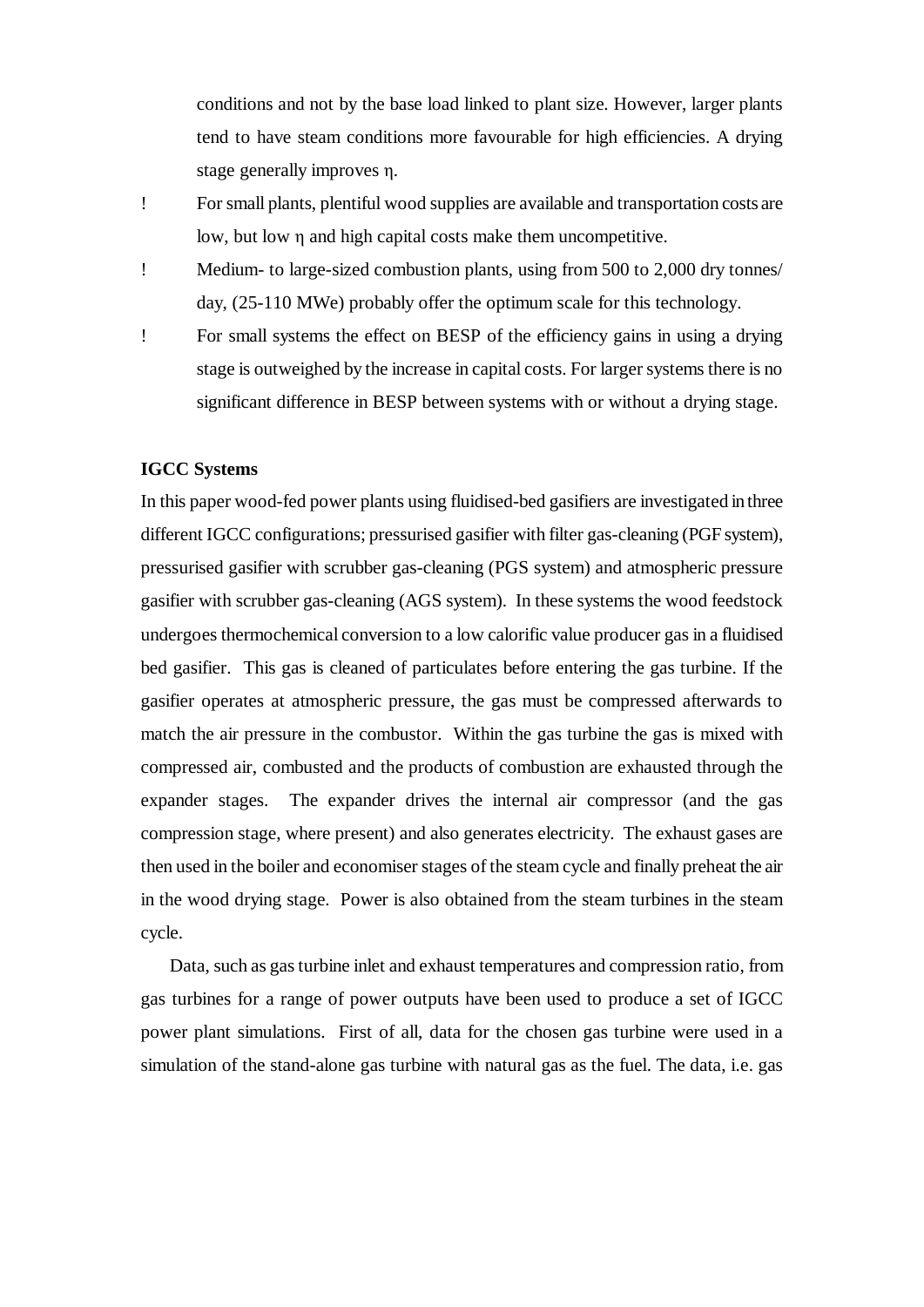turbine inlet and exhaust temperature, compression ratio, mass and air flow, were taken from manufacturers' specifications or from the Gas Turbine World Yearbook 92/93. The bleed pressure and flow rate of the turbine blade cooling air (used to cool the nozzle guide vane and the high pressure turbine blades), as well as the turbine polytropic efficiency were taken as parameters in order to match the stated turbine inlet and exhaust temperatures and to achieve a power output within 5% of the nominal output. Once this has been done, the process is repeated with "wood" gas as the fuel. On this occasion, of the given data only the gas turbine inlet temperature (or for the aircraft engine, the gas turbine inlet temperature which gives the stated power turbine inlet temperature) is maintained by varying the gas flow, i.e. the mass flow of the "wood gas" in the gas turbine was adjusted to obtain the gas turbine inlet temperature (TIT) previously used when the turbine was fired with natural gas. (Since the calorific value of the wood gas is about 5  $MJ/m<sup>3</sup>$ , compared with 48 MJ/m<sup>3</sup> for natural gas, much more wood gas is necessary to achieve the same temperature. This, of course, has consequences for the size of the gas turbine combustor and for the expander stage of the turbine. They may need to be redesigned to take into account the larger flow of wood gas/air mixture now being handled. (These modifications may mean that the gas turbines, particularly the industrial gas turbines, used for "wood" gas will vary considerably from the versions using natural gas. Costs would have to be incurred for these modifications. However, if the larger flow of exhaust gases leaves the combustor at the same TIT as in the case for natural gas, this would mean a greater electrical output for the turbines using "wood" gas.) The gas turbine exit temperature was allowed to "float" i.e. no effort was made to try to maintain it at the same level as for natural gas. However, the quantity of air used in the turbine is much greater than that of the gas, so the total flow is not greatly increased.) The amount of wood feedstock was scaled to produce the required wood gas mass flow, which determines the gasifier size. The operating pressure of the gasifier is chosen to be in excess of the pressure in the combustion stage of the gas turbine to reflect the pressure loss in the combustor. Gas turbine models were chosen which would require wood feedstock inputs covering the range considered as most appropriate i.e. from around 200 to 2,000 daf Tonnes/day.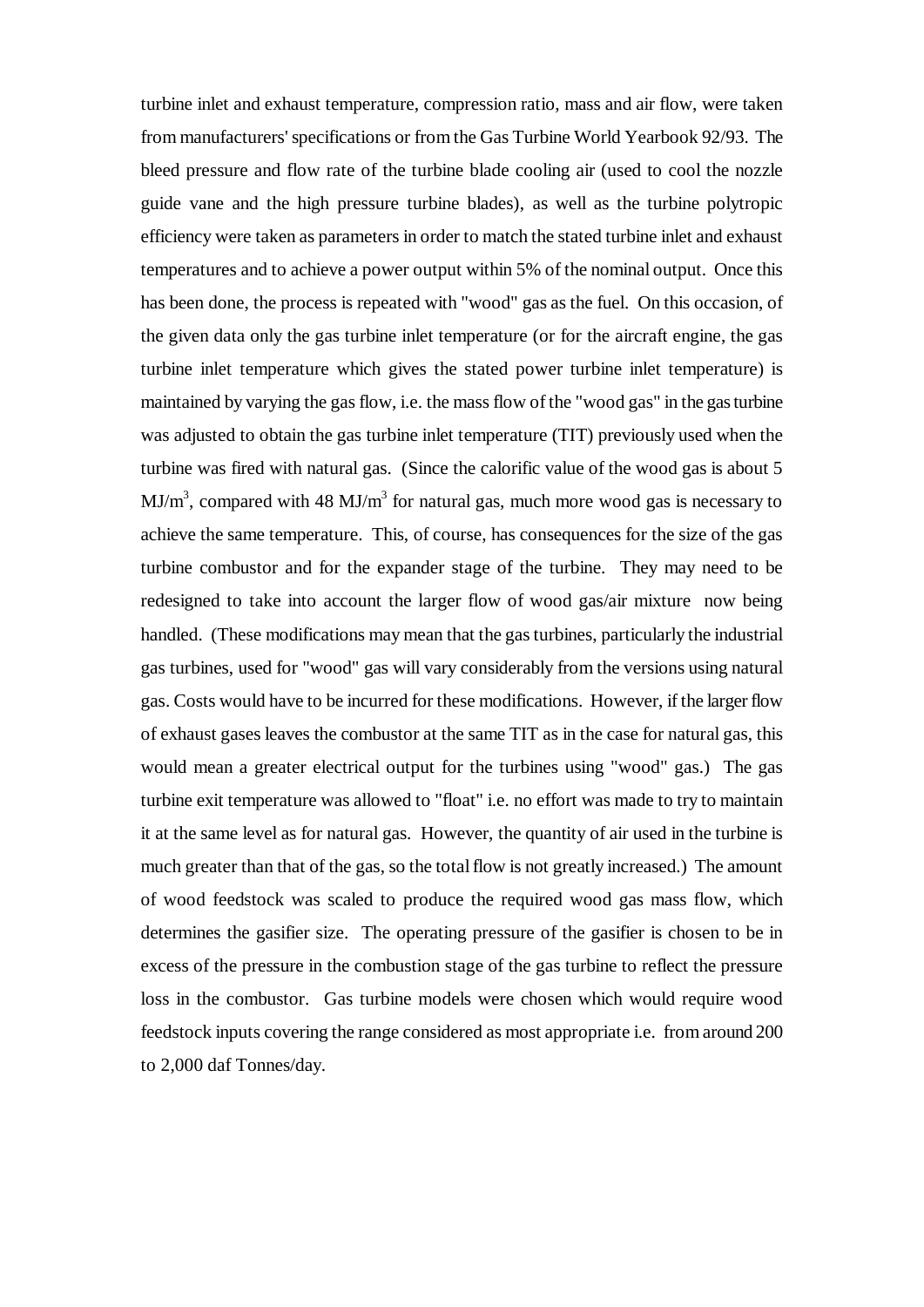Four different gas turbine models were chosen to produce a range of sizes of IGCC power stations. Each was simulated for the three named IGCC configurations.

 The two larger gas turbine models, which were used in these simulations, are standard industrial gas turbines. These are characterised by low pressure ratios, long working life times and moderate efficiencies. The two smaller gas turbines are based on aircraft engines. These have high pressure ratios, higher efficiencies and shorter lifetimes (when used in aircraft). The lifetimes of the aero-engines, when used in industrial applications, is expected to be greater, since a) they will be used in continuous operation and not in stopgo or changing part load operation, b) gas is kinder to the gas turbine than aviation fuel, c) stronger, heavier bearings and fittings can be used since weight is less important in industrial applications.

# **IGCC - PGS Systems**

The results for the wood gasification integrated combined cycle systems, featuring pressurised gasifiers and wet scrubbers for cold gas cleaning (PGS configuration), are summarised in the following table and figures.

 The two smallest systems investigated are based on aeroderivative gas turbines and the other two use industrial gas turbines. The efficiency of the systems depend largely on the compression ratio of the gas turbine, which determines to a great extent the Turbine Inlet Temperature.

| Fuel Flow (daf Tonnes/day)        | 380  | 920  | 1,130 | 2,370 |
|-----------------------------------|------|------|-------|-------|
| Nominal Power Output (MWe)        | 30.2 | 72.6 | 83.0  | 183   |
| Overall Efficiency<br>$(LHV)(\%)$ | 39.7 | 39.1 | 36.5  | 38.4  |
| $CO2$ Emissions (g/kWh)           | 960  | 970  | 1,050 | 990   |

*Table 4. IGCC Systems - PGS Configuration*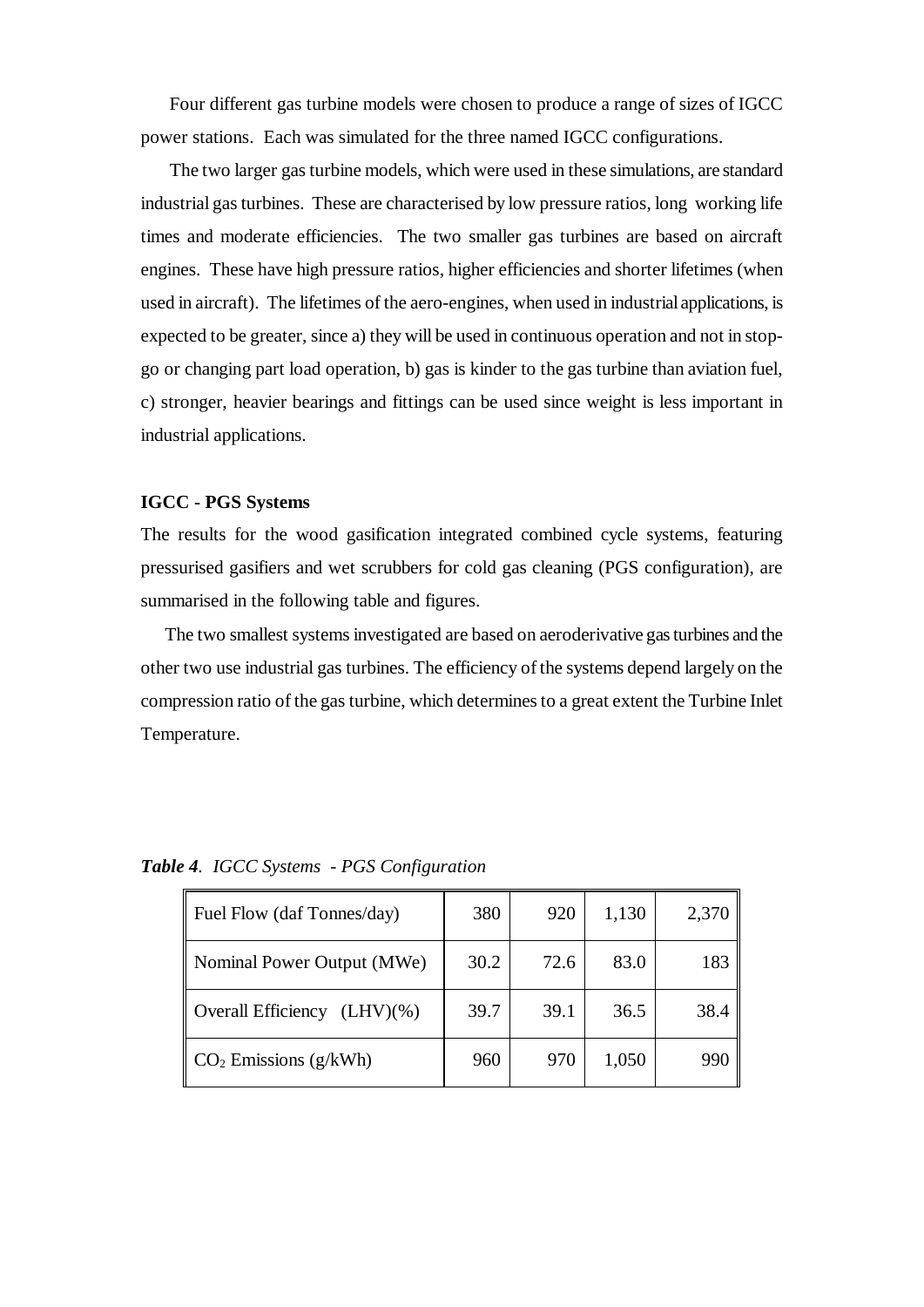| Capital Cost in, Million    | 68    | 128   | 148   | 245   |
|-----------------------------|-------|-------|-------|-------|
| Specific Investment (,/kWe) | 2,250 | 1,770 | 1,780 | 1,340 |
| BESP (p/kWh)**              | 6.5   | 5.5   | 5.7   | 4.7   |
| Wood Price (,/daf tonne)    | 21.25 | 24.87 | 25.42 | 27.93 |

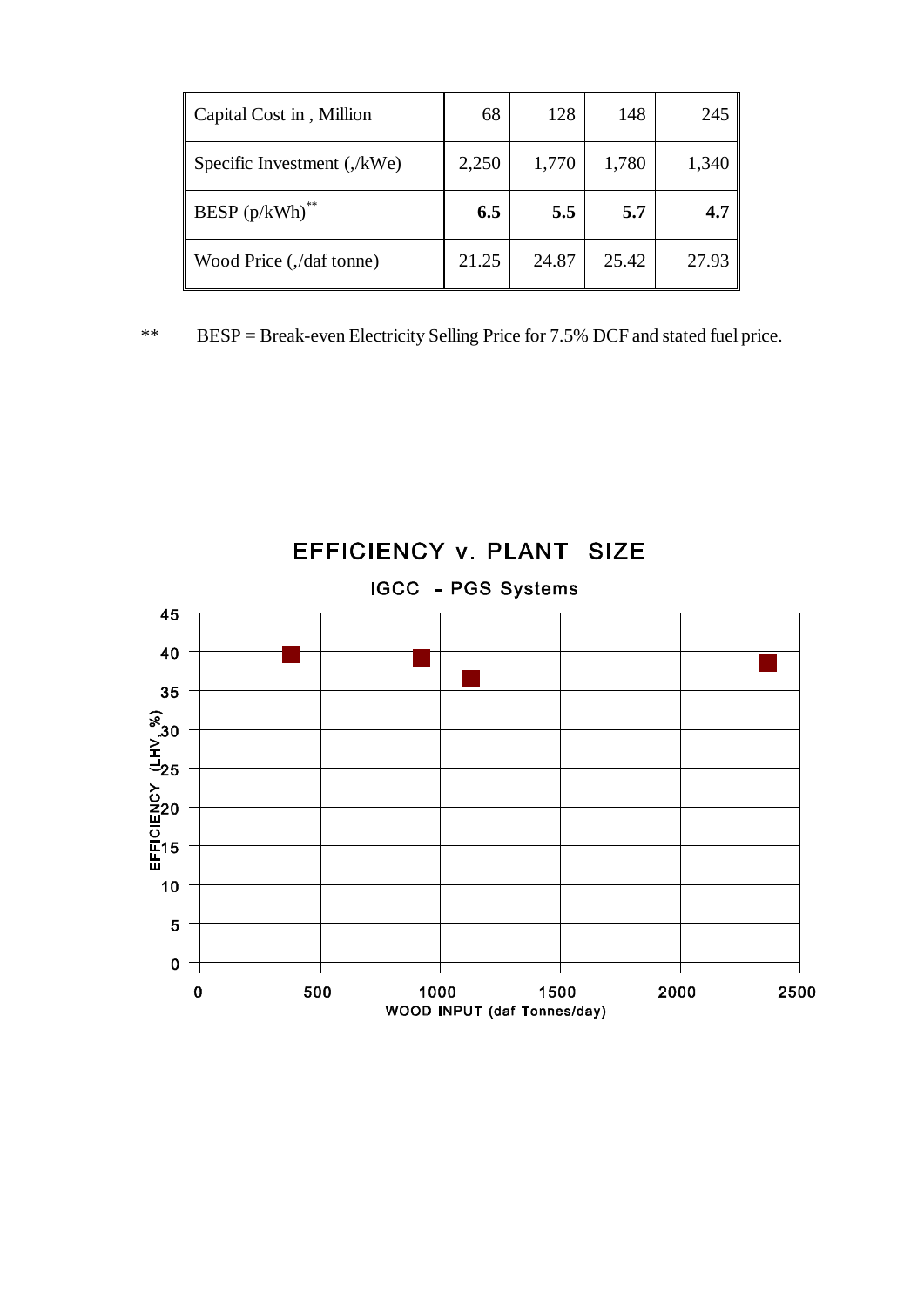

For BESP the value falls as the system size increases for the aeroderivative based systems and initially for the industrial gas turbine based systems.

# **IGCC - PGF Systems**

The results for the wood gasification integrated combined cycle systems, featuring pressurised gasifiers and ceramic filters for hot gas cleaning (PGF configuration), are summarised in the following table and figures.

 The variation in efficiency and BESP with system size is similar to that for the IGCC - PGS systems described above. Efficiencies, however, tend to be higher for the systems using the PGF configuration.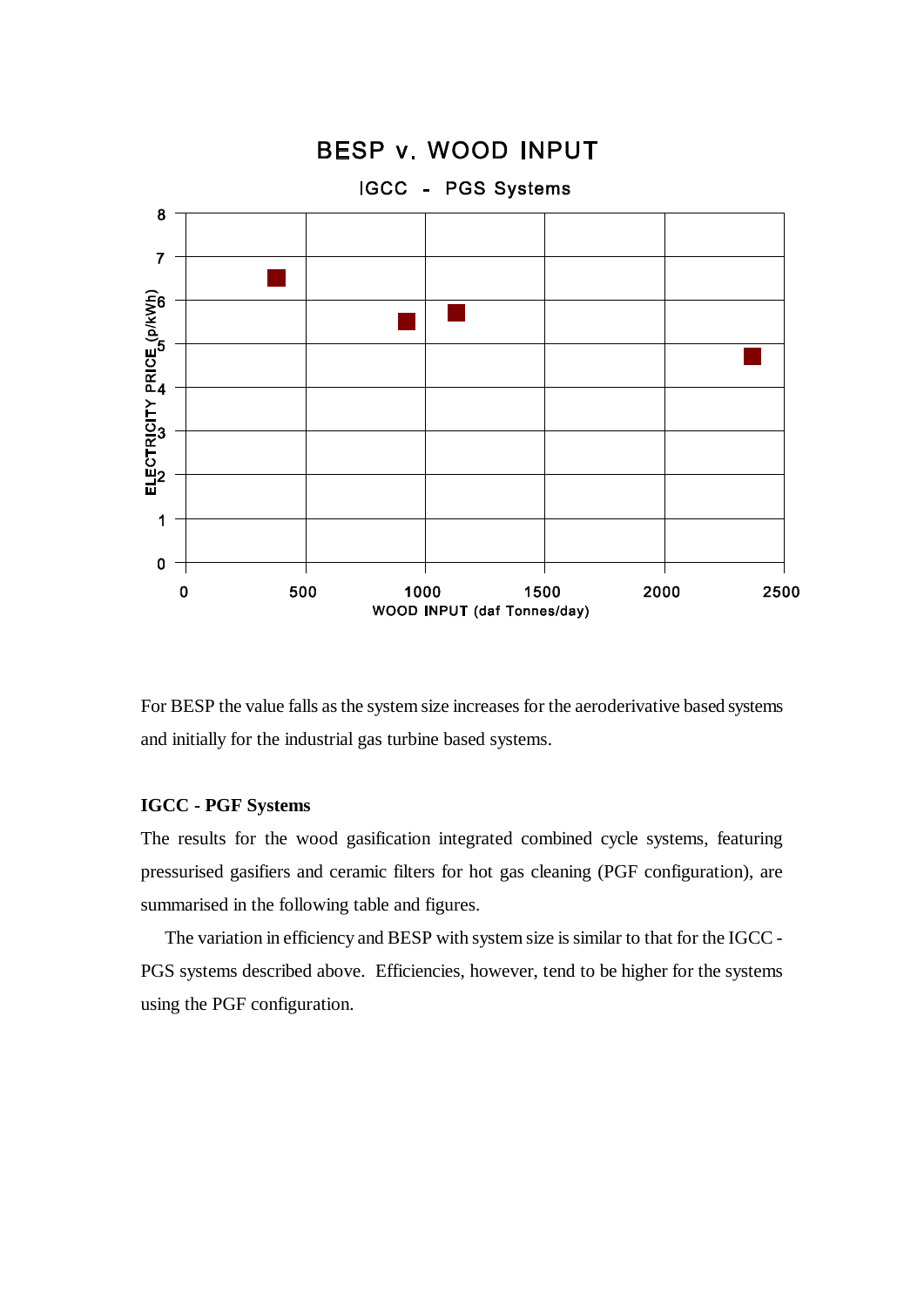| Fuel Flow (daf Tonnes/day)           | 300   | 735   | 915   | 1,920 |
|--------------------------------------|-------|-------|-------|-------|
| Nominal Power Output (MWe)           | 24.7  | 59.7  | 74.2  | 157.3 |
| Overall Efficiency (LHV)(%)          | 41.1  | 40.5  | 40.4  | 40.8  |
| $CO2$ Emissions (g/kWh)              | 930   | 940   | 950   | 940   |
| Capital Cost in, Million             | 59    | 111   | 127   | 209   |
| Specific Investment $(A \times W$ e) | 2,390 | 1,860 | 1,710 | 1,330 |
| BESP (p/kWh)**                       | 6.8   | 5.7   | 5.4   | 4.6   |
| Wood Price (./daf tonne)             | 21.09 | 24.32 | 24.85 | 27.12 |

*Table 5. IGCC Systems - PGF Configuration*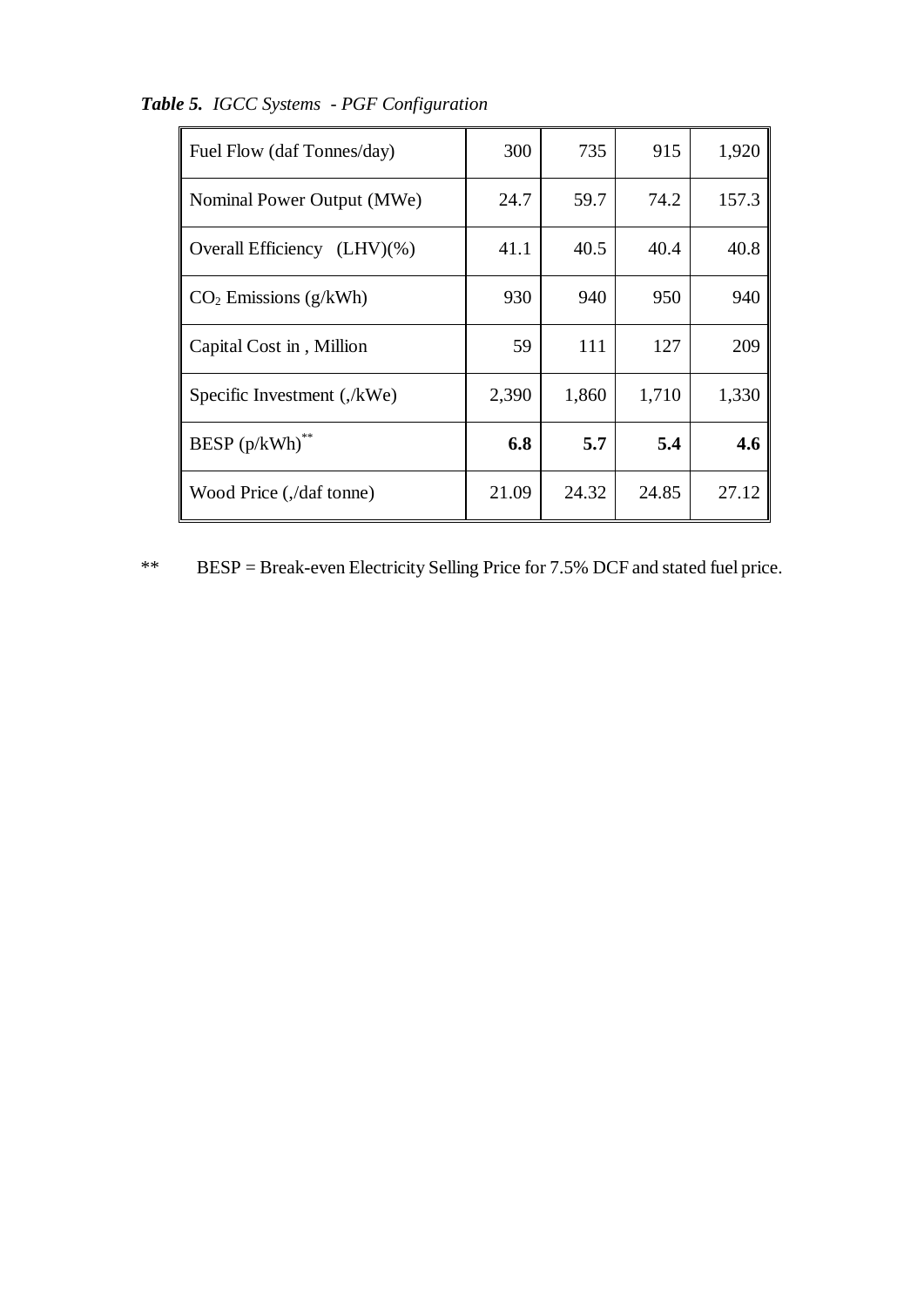**IGCC - AGS Systems**

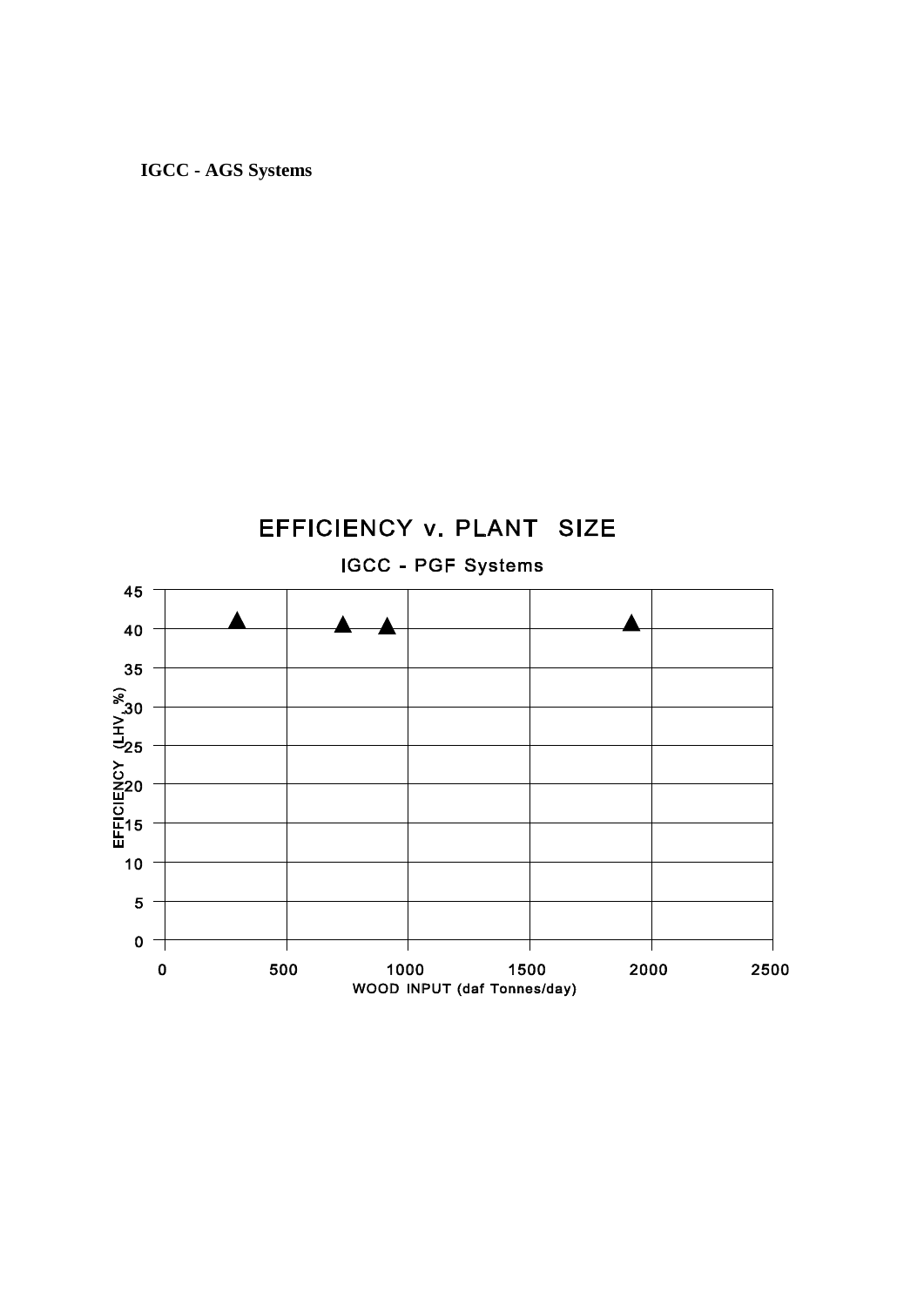

The results for the wood gasification integrated combined cycle systems, featuring atmospheric pressurise gasifiers and wet scrubbers for cold gas cleaning (AGS configuration), are summarised in the following table and figures.

 Once again the variation in efficiency and BESP with system size is similar to that for the IGCC - PGS systems described earlier. Efficiencies, however, tend to be lower for the systems using the AGS configuration.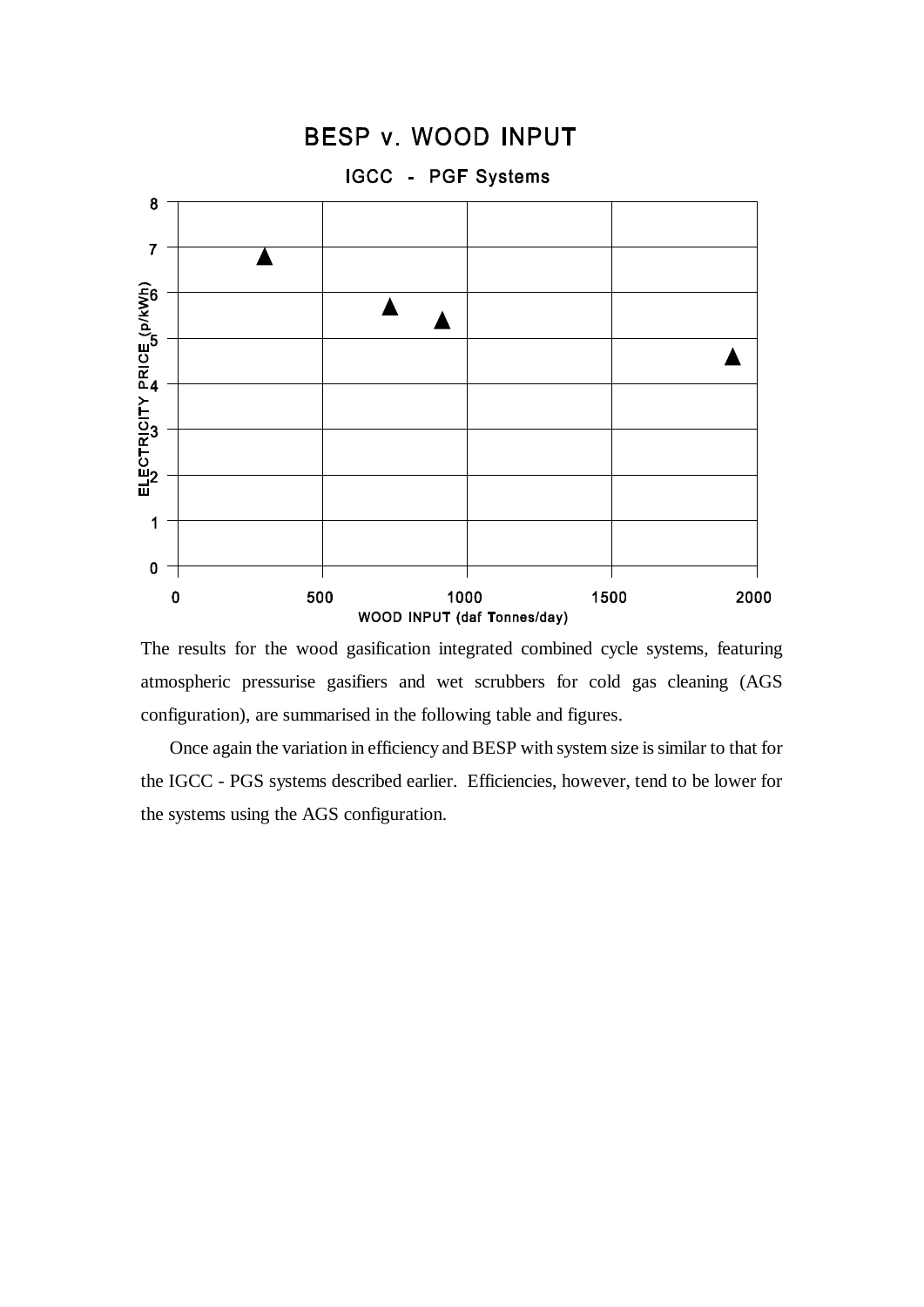| Fuel Flow (daf Tonnes/day)  | 295   | 715   | 920   | 1,925 |
|-----------------------------|-------|-------|-------|-------|
| Nominal Power Output (MWe)  | 20.5  | 48.3  | 58.0  | 124.9 |
| Overall Efficiency (LHV)(%) | 34.6  | 33.7  | 31.3  | 32.3  |
| $CO2$ Emissions (g/kWh)     | 1,100 | 1,130 | 1,220 | 1,180 |
| Capital Cost in, Million    | 51.4  | 93.8  | 109.2 | 187.8 |
| Specific Investment (,/kWe) | 2,510 | 1,940 | 1,880 | 1,500 |
| BESP (p/kWh)**              | 7.2   | 6.1   | 6.1   | 5.3   |
| Wood Price (, /daf tonne)   | 21.08 | 24.26 | 24.87 | 27.13 |

*Table 6. IGCC Systems - AGS Configuration*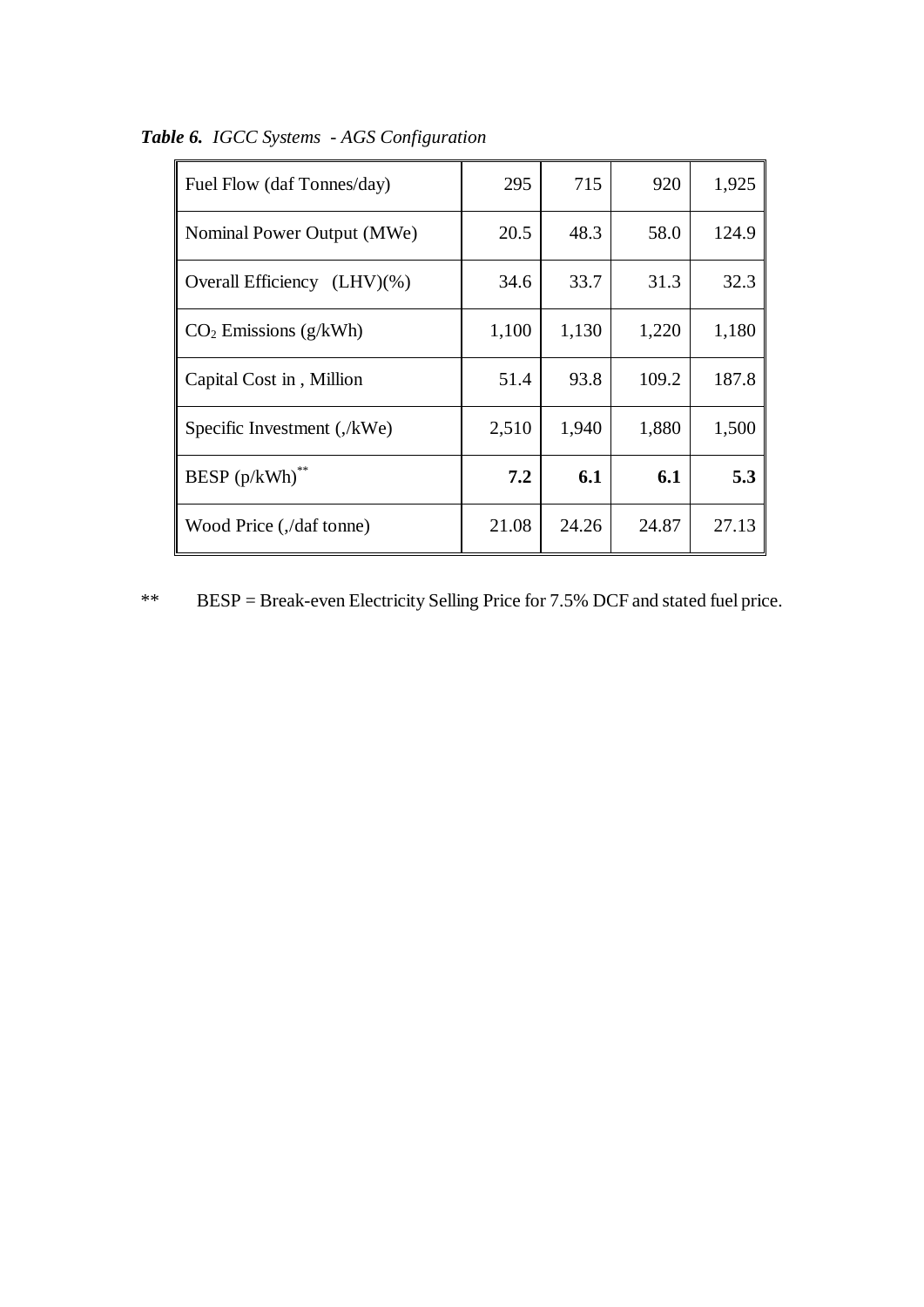

### **Summary for IGCC Systems**

- ! Overall system efficiency was found to be improved by using hot gas clean-up (i.e. ceramic filter) and also by using a pressurised gasifier.
- ! Aero-derivative gas turbines are more efficient than industrial gas turbines; mainly due to their higher compression ratios. For the aero-derivatives, a higher Turbine Inlet Temperature (TIT) leads to higher η.
- ! Industrial gas turbines may need modifications to accommodate the low calorific value gas from wood i.e. larger combustor(s) and a larger expander. The costs of such modifications are difficult to assess, so the present economic analysis can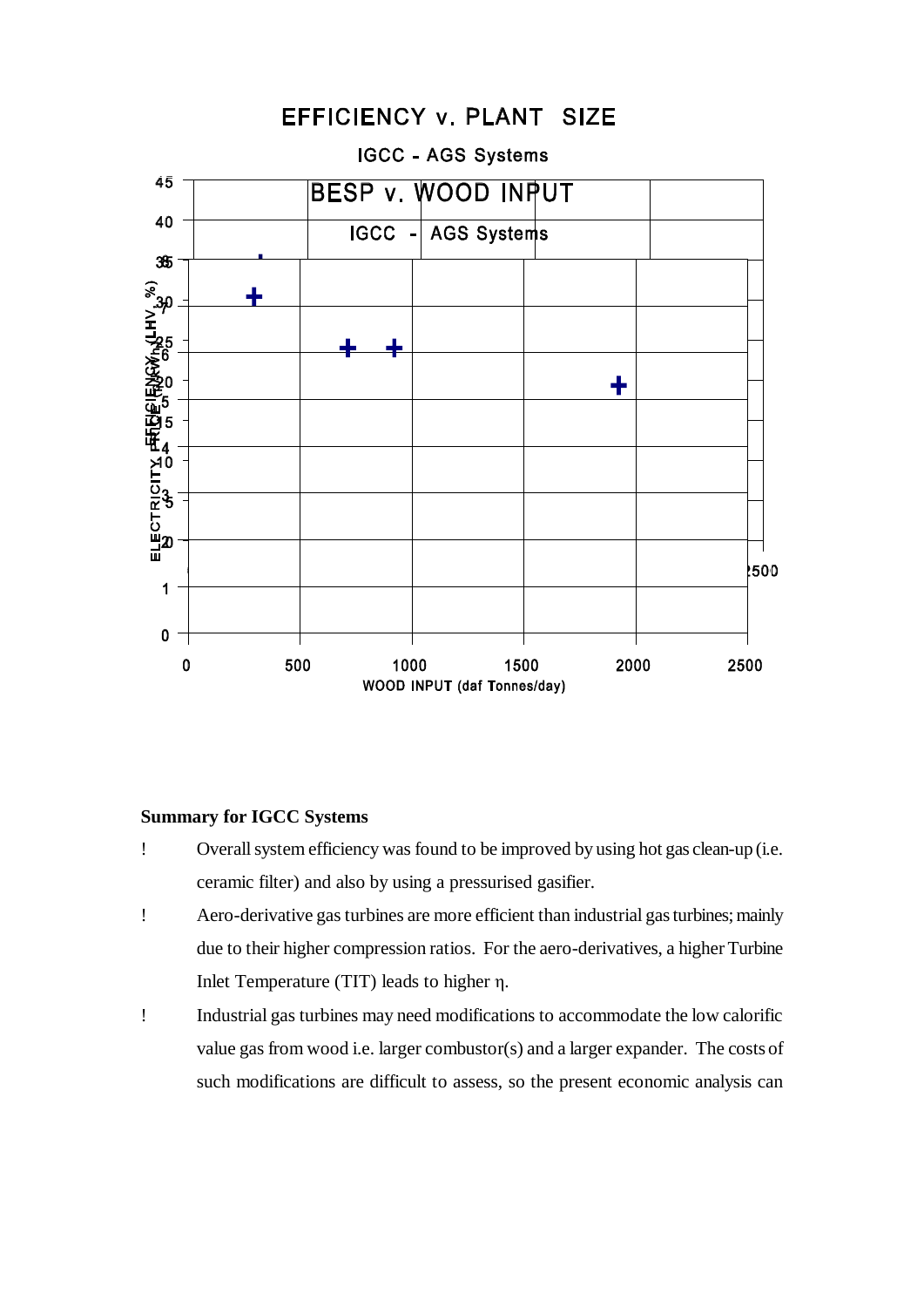only be considered as a guideline estimate. Aero-derivatives may need little or no modifications, since aircraft engines are designed to run under varying load, thrust and atmospheric conditions.

! Medium- to large-sized IGCC plants, using from 500 to 2,000 dry tonnes/ day (electrical output from around 50-160 MWe), probably offer the optimum scale for this technology, but smaller IGCC plants based on other aero-derivative gas turbines, and on small gas turbines running in parallel, should be investigated.

# **Gasification Integrated with Simple Cycle Gas Turbines (SGT)**

# **Gas Turbines in the Standard Mode**

The results for wood gasification integrated with standard mode gas turbines in simple cycle systems, featuring atmospheric pressurise gasifiers and ceramic filters for hot gas cleaning, are summarised in the following table.

In these systems electrical efficiency rises and BESP falls as the plant size increases

| Fuel Flow (daf Tonnes/day)               | 46        | 105           | 270    | 445    | 660    |
|------------------------------------------|-----------|---------------|--------|--------|--------|
| Gas Turbine Model                        | Hurricane | Typhoon $(M)$ | LM1600 | LM2500 | LM5000 |
| Nominal Power Output (MWe)               | 1.3       | 3.4           | 12.4   | 18.9   | 29.0   |
| <b>Overall Efficiency</b><br>$(LHV)(\%)$ | 13.9      | 16.0          | 22.7   | 21.1   | 21.9   |
| $CO2$ Emissions (g/kWh)                  | 2,750     | 2,390         | 1,680  | 1,810  | 1,740  |
| Capital Cost in, Million                 | 7.2       | 15.1          | 36     | 51     | 68     |
| Specific Investment (/kWe)               | 5,620     | 4,500         | 2,890  | 2,690  | 2,350  |
|                                          |           |               |        |        |        |

*Table 7. SGT Systems*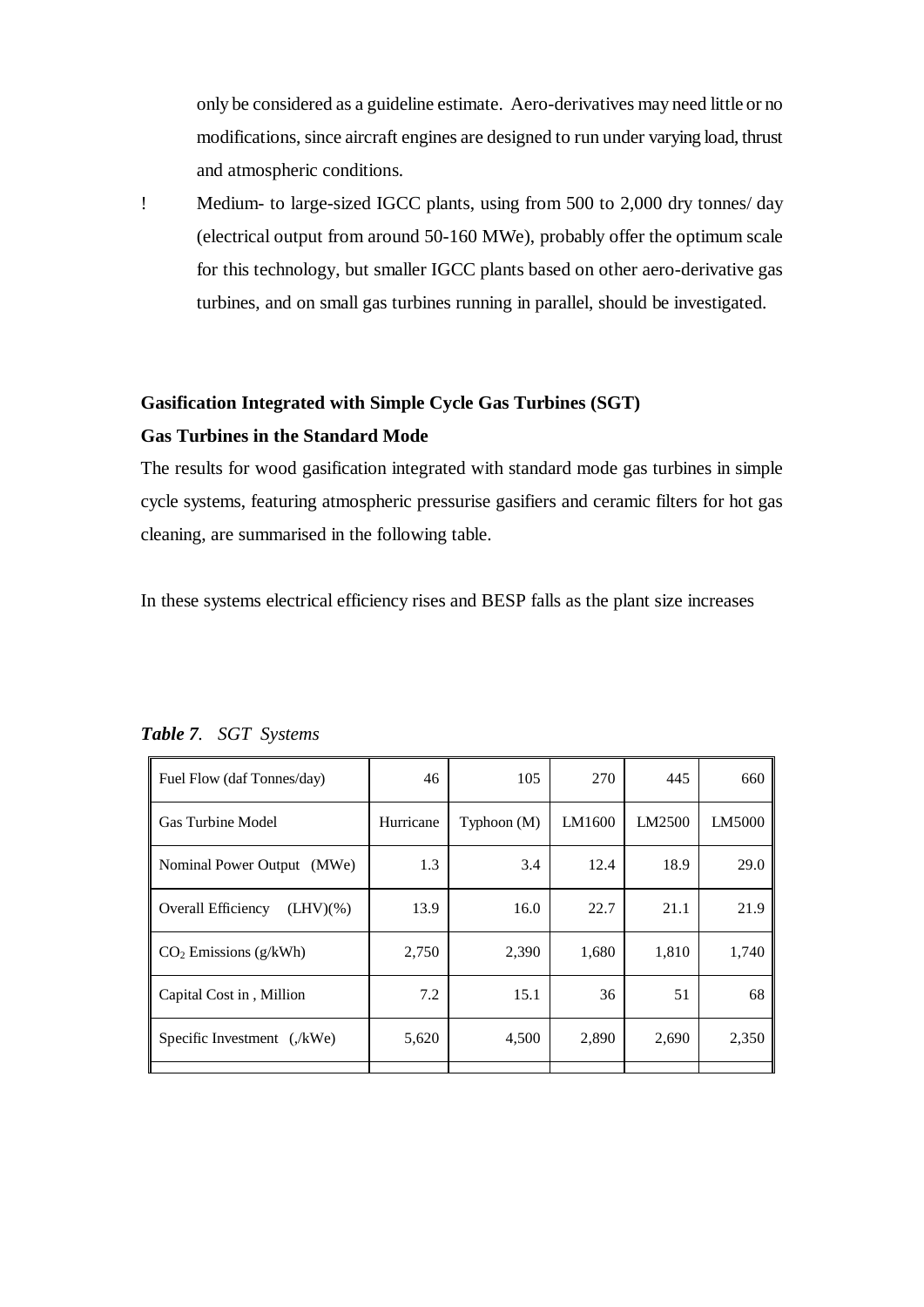| <b>BESP</b> $(p/kWh)^{**}$ | 17.1  | 14.0  | 9.2   | 8.9   | 8.0   |
|----------------------------|-------|-------|-------|-------|-------|
| Wood Price (, /daf tonne)  | 25.20 | 25.20 | 25.20 | 25.20 | 25.20 |

### **Simple Cycle Gas Turbines in the STIG and ISTIG Modes**

.

One of the turbines (LM5000) was also considered in the STIG and ISTIG configurations integrated into the simple cycle systems. Probably one of the most important advances in power production in recent times was the introduction in the early 1980s of the Steam-Injected Gas Turbine (STIG). This is a modification of the simple gas turbine, using the exhaust gases in a Heat Recovery Steam Generator (HRSG) to produce steam at various pressures, which is then injected into the combustor (and at other stage(s) in the expander), to be heated to the Turbine Inlet Temperature (TIT) and then expanded through the turbine stages. Compared with the simple cycle gas turbine, the only extra work involved comes from pumping the feedwater to the required boiler pressures, which is much smaller than the work required to compress the air flowing through the turbine. So, when steam is injected into the combustor, the compressor is required to do no additional work, while the flow (mass and energy) through the expander is increased (Larson, E.D. and Williams, R.H., 1985). The specific heat of steam is double that of air, which also enhances the flow of energy. This results in a considerable increase in power output and efficiency. By adding an intercooler between the early low pressure stages of the gas turbine's compressor further gains in performance can be achieved. This is called the Intercooled Steam-Injection Gas Turbine (ISTIG).

 Results for these systems are summarised in the following table. The STIG and ISTIG systems were found to have higher efficiencies and lower BESP values than the system using the same turbine in the standard mode, as is shown in the following figures.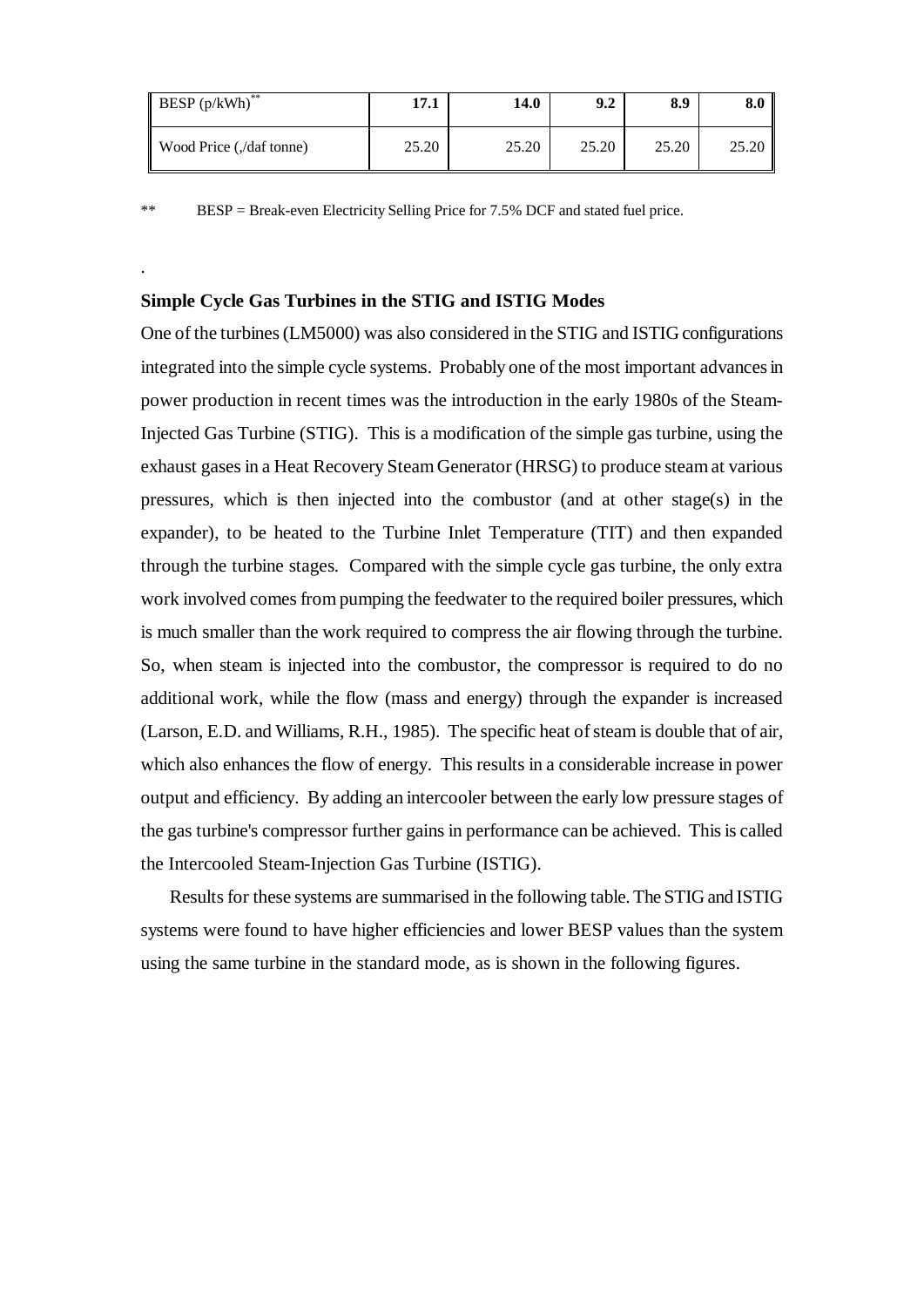| LM5000 SGT Configuration             | <b>Standard</b> | <b>STIG</b> | <b>ISTIG</b> |
|--------------------------------------|-----------------|-------------|--------------|
| Fuel Flow (daf Tonnes/day)           | 660             | 970         | 1,950        |
| Nominal Power Output (MWe)           | 29.0            | 71.2        | 146          |
| Overall Efficiency (LHV)(%)          | 21.9            | 36.4        | 37.2         |
| $CO2$ Emissions (g/kWh)              | 1,740           | 1,050       | 1,020        |
| Capital Cost in, Million             | 68              | 124         | 214          |
| Specific Investment $(A \times W$ e) | 2,350           | 1,740       | 1,470        |
| BESP $(p/kWh)$ <sup>**</sup>         | 8.0             | 5.6         | 5.0          |
| Wood Price (, /daf tonne)            | 25.20           | 25.10       | 27.17        |

*Table 8. LM5000 in Standard SGT, STIG and ISTIG Configurations*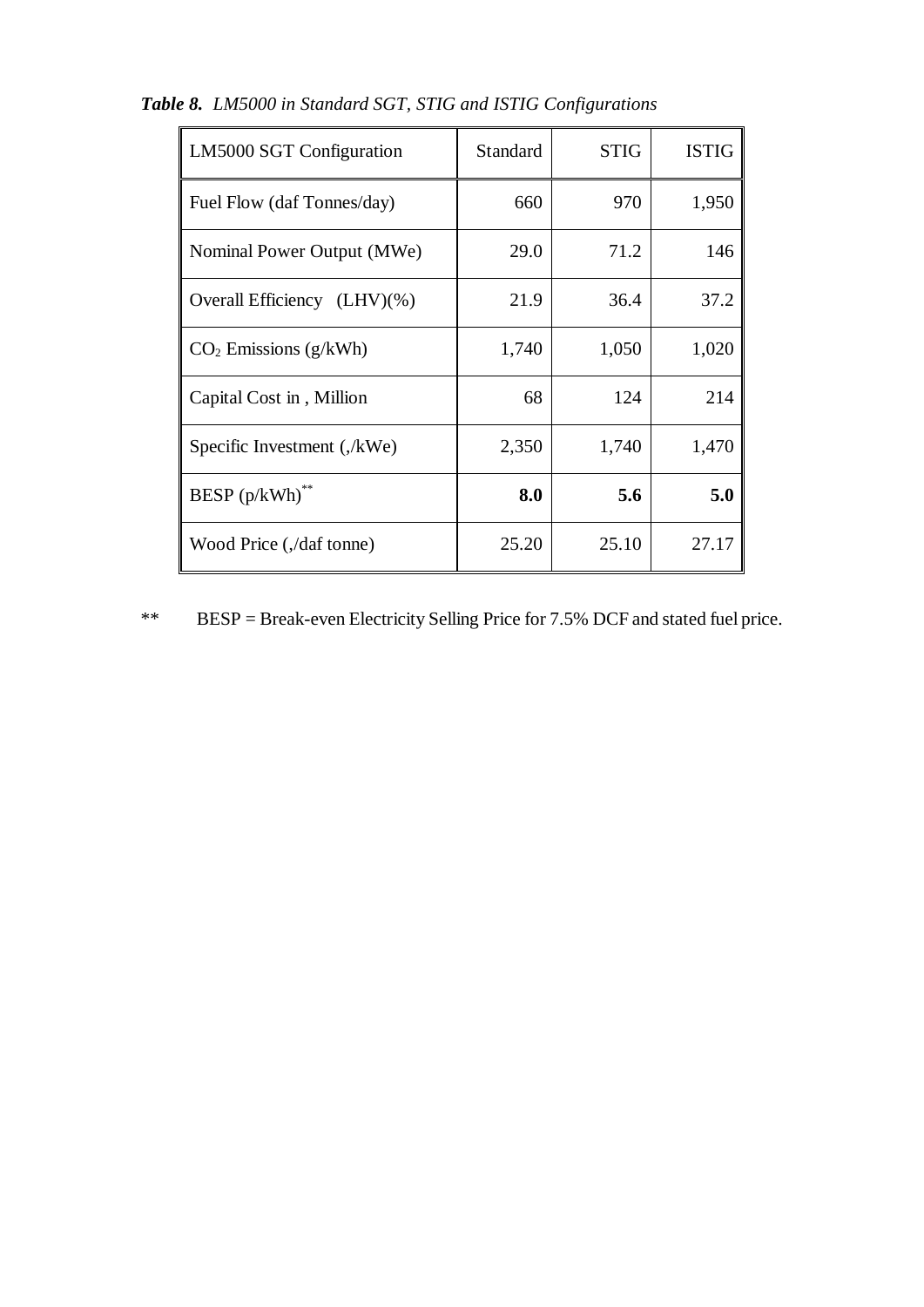

# BESP v. PLANT SIZE

# EFFICIENCY v. PLANT SIZE

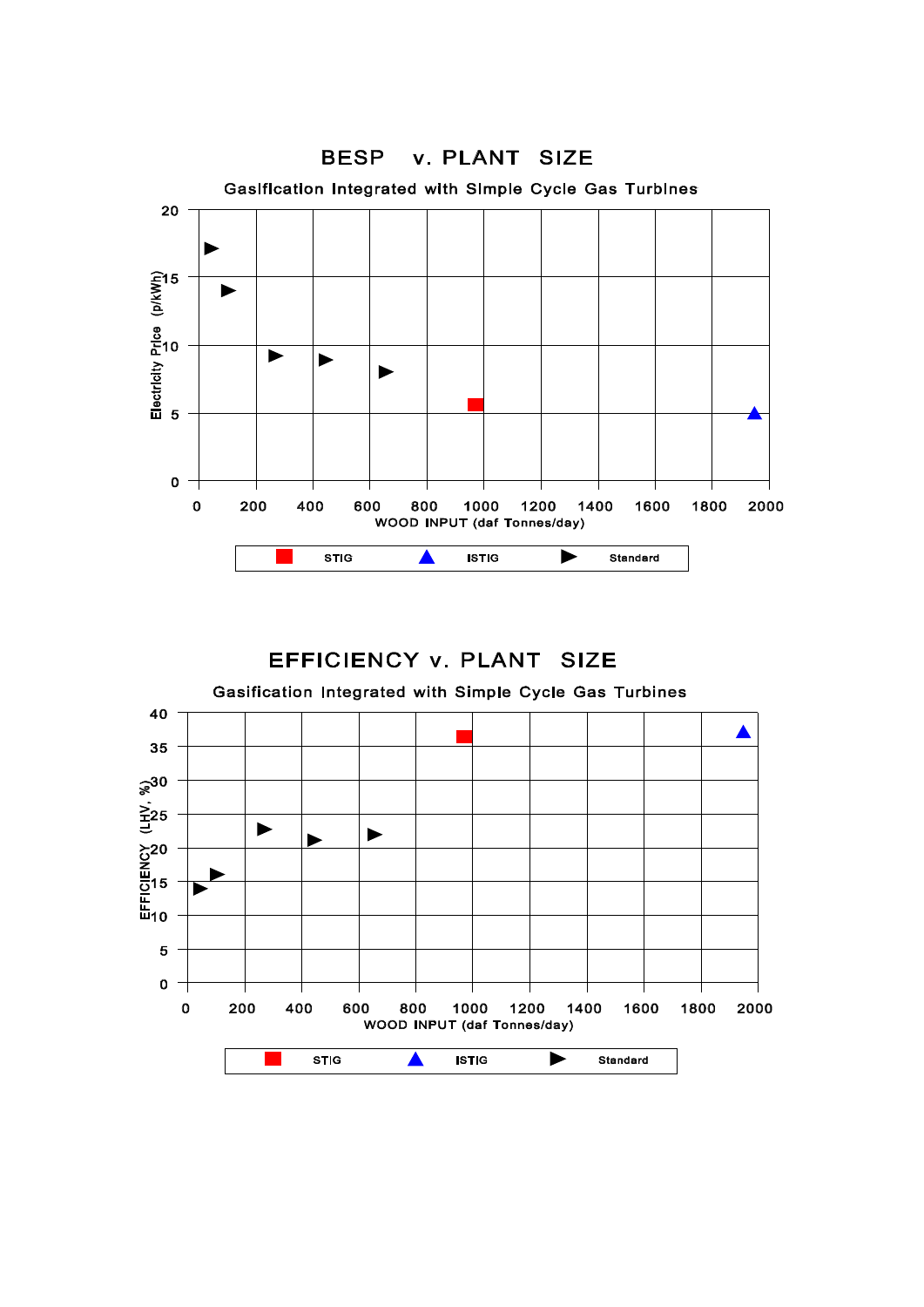### **Summary for SGT Systems**

- ! The overall electricity generating efficiency was found to increase with plant size. For the LM5000 turbine, LHV electrical  $\eta$  rises from 21.9% (Standard configuration) to 36.4% (STIG) and 37.2% (ISTIG).
- ! For these SGT systems there are no problems with wood availability or transportation costs. This also applies to the STIG system investigated, but the ISTIG system is almost too big (-2,000 dry tonnes/ day).
- ! Break-Even Electricity Selling Price (BESP) falls as the system efficiency and system size rises. SGT systems are not competitive for electricity generation (so no optimal size is suggested), but may be viable for CHP. STIG and ISTIG systems have similar BESPs to IGCC systems of the same size, at present.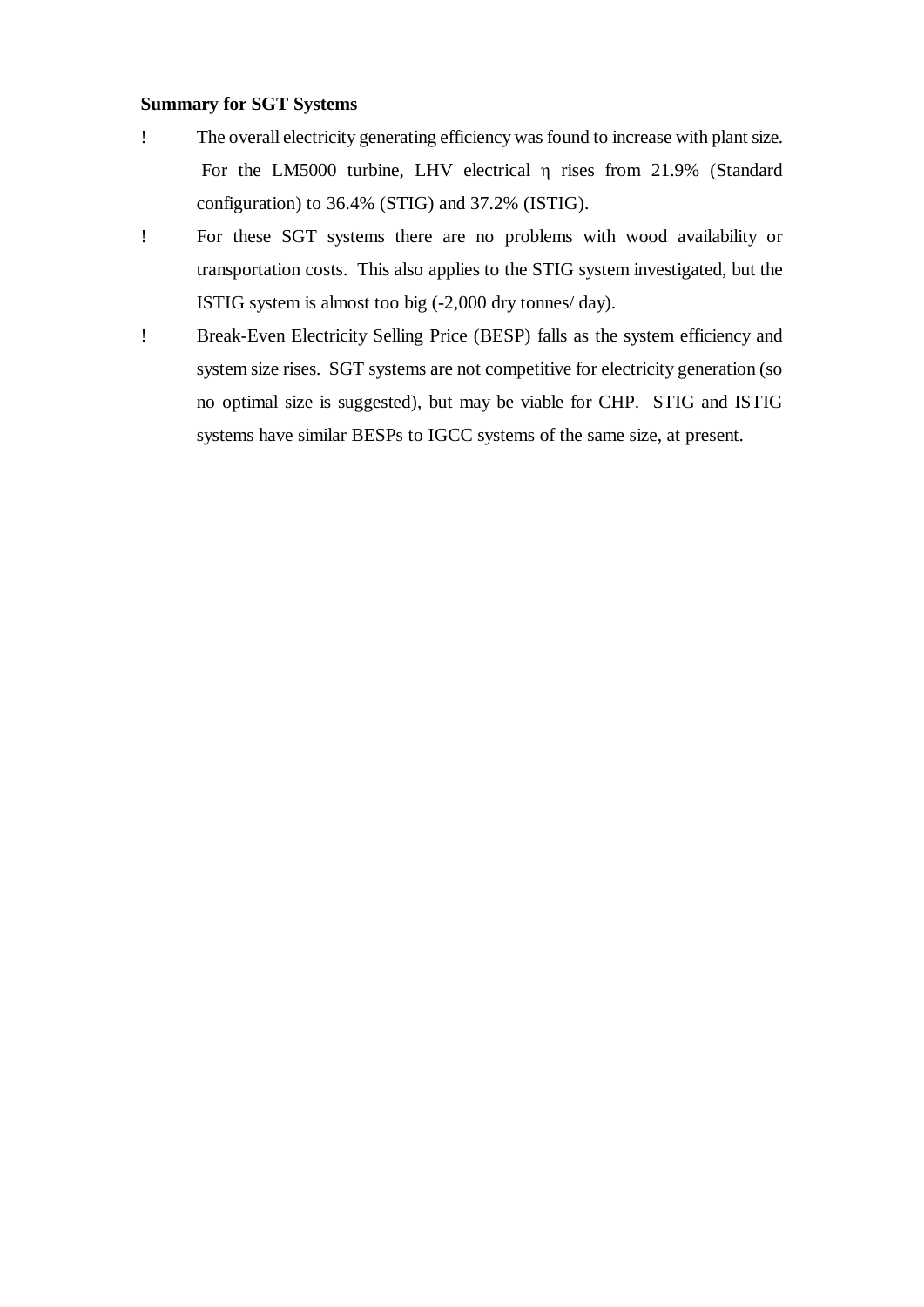### **Gasification Integrated with SI Gas Engines**

The simulations are based on the Spark-Ignited Generator sets produced by Caterpillar. Initially, the engines are simulated with natural gas as the fuel, since the manufacturer's specifications are given for this fuel. The electrical output, heat rejections, stack temperature, fuel consumption and air flow were reproduced in the simulation. Secondly, the simulation was repeated for each engine using wood producer gas as the fuel. The total volume flow of the wood gas/air mixture was kept the same as the natural gas/air mixture in the first simulation. The electrical output falls to about 70% of that for natural gas as fuel. The final simulation for each engine involved adding a suitably scaled gasifier (to produce the required wood gas flow) to the engine set-up of the second simulation.

 Six engines were simulated in their turbo-charged after-cooled (TA) versions and two in the naturally-aspirated (NA) versions.

 The results for wood gasification integrated with spark ignition gas engines, featuring atmospheric pressure gasifiers and water scrubbers for cold gas cleaning, are summarised in the following table and figures.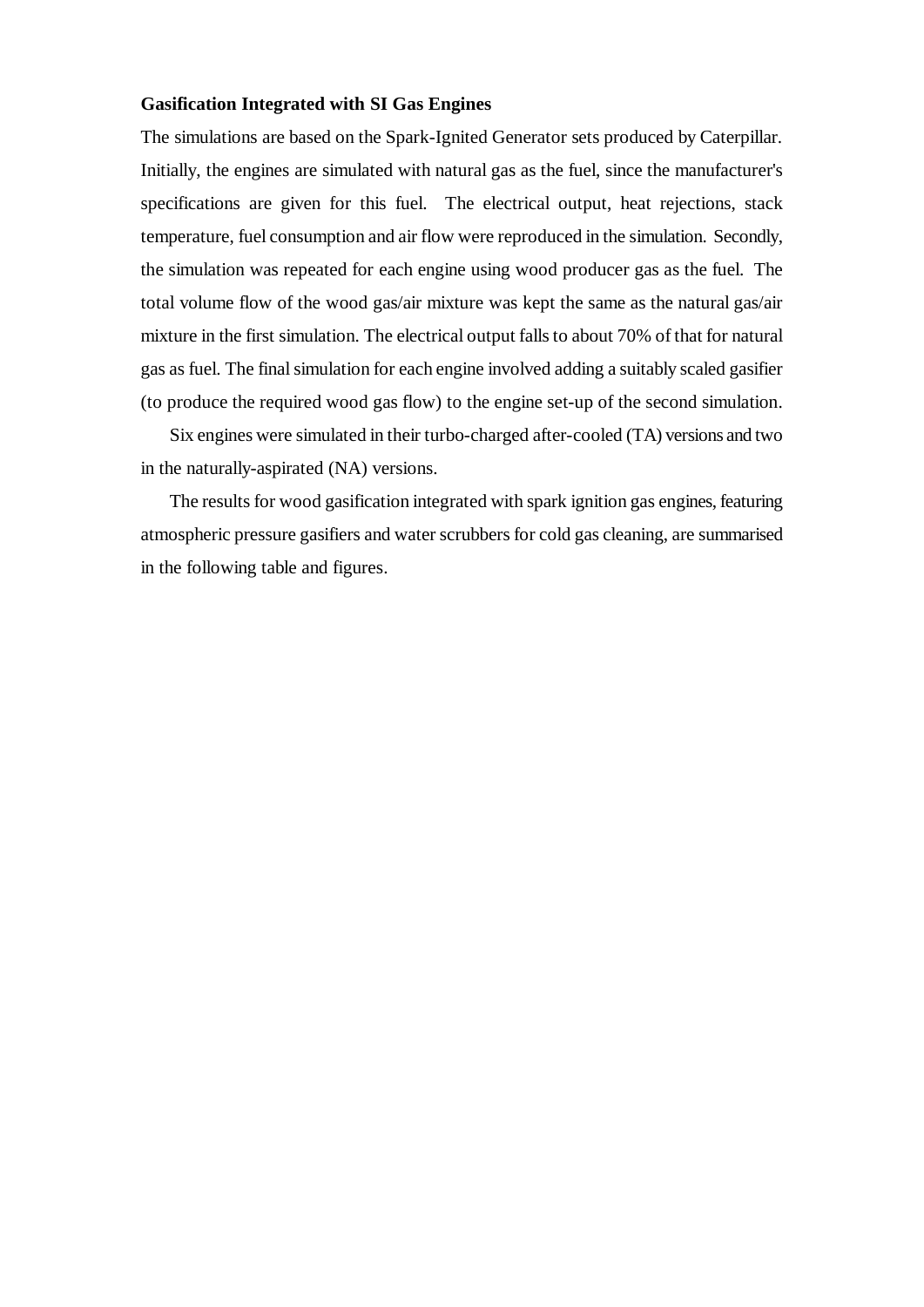| Table 9. Gasifier/ SI Gas Engines Systems - AGS Configuration |  |
|---------------------------------------------------------------|--|
|---------------------------------------------------------------|--|

| Fuel Flow (daf<br>Tonnes/day)                   | 2.8    | 3.8    | 6.6    | 9.0    | 17.1   | 22.3   | 33.1   | 44.5   |
|-------------------------------------------------|--------|--------|--------|--------|--------|--------|--------|--------|
| Nominal Power<br>Output (MWe)                   | 0.15   | 0.17   | 0.30   | 0.54   | 0.83   | 1.10   | 1.66   | 2.27   |
| Overall<br>Efficiency<br>(LHV)(% )              | 26.6   | 22.6   | 22.8   | 29.7   | 24.2   | 24.6   | 25.0   | 25.4   |
| $CO2$ Emissions<br>(g/kWh)                      | 1,430  | 1,685  | 1,670  | 1,280  | 1,580  | 1,550  | 1,530  | 1,500  |
| Capital Cost<br>(, Million)                     | 0.3    | 0.3    | 0.5    | 0.7    | 1.3    | 1.8    | 2.6    | 3.5    |
| <b>Engine Model</b>                             | 3408TA | 3408NA | 3516NA | 3516TA | 3606TA | 3608TA | 3612TA | 3616TA |
| Specific<br>Investment<br>(AKWe)                | 1,870  | 1,860  | 1,610  | 1,210  | 1,560  | 1,630  | 1,570  | 1,520  |
| <b>BESP</b><br>$\left(\text{p/kWh}\right)^{**}$ | 6.0    | 6.3    | 5.7    | 4.3    | 5.5    | 5.6    | 5.4    | 5.3    |
| Wood Price<br>(,/daf tonne)                     | 19.93  | 19.95  | 19.99  | 20.02  | 20.11  | 20.15  | 20.23  | 20.30  |

# **Summary for Gasifier/ Gas Engine Systems**

- ! Efficiencies are moderate, but plant sizes are small.
- ! Break-Even Electricity Selling Price (BESP) was found to be about the same for all but the smallest plant sizes, so almost the whole size range can be considered.
- ! BESP values are comparable with those of most IGCC systems, which are much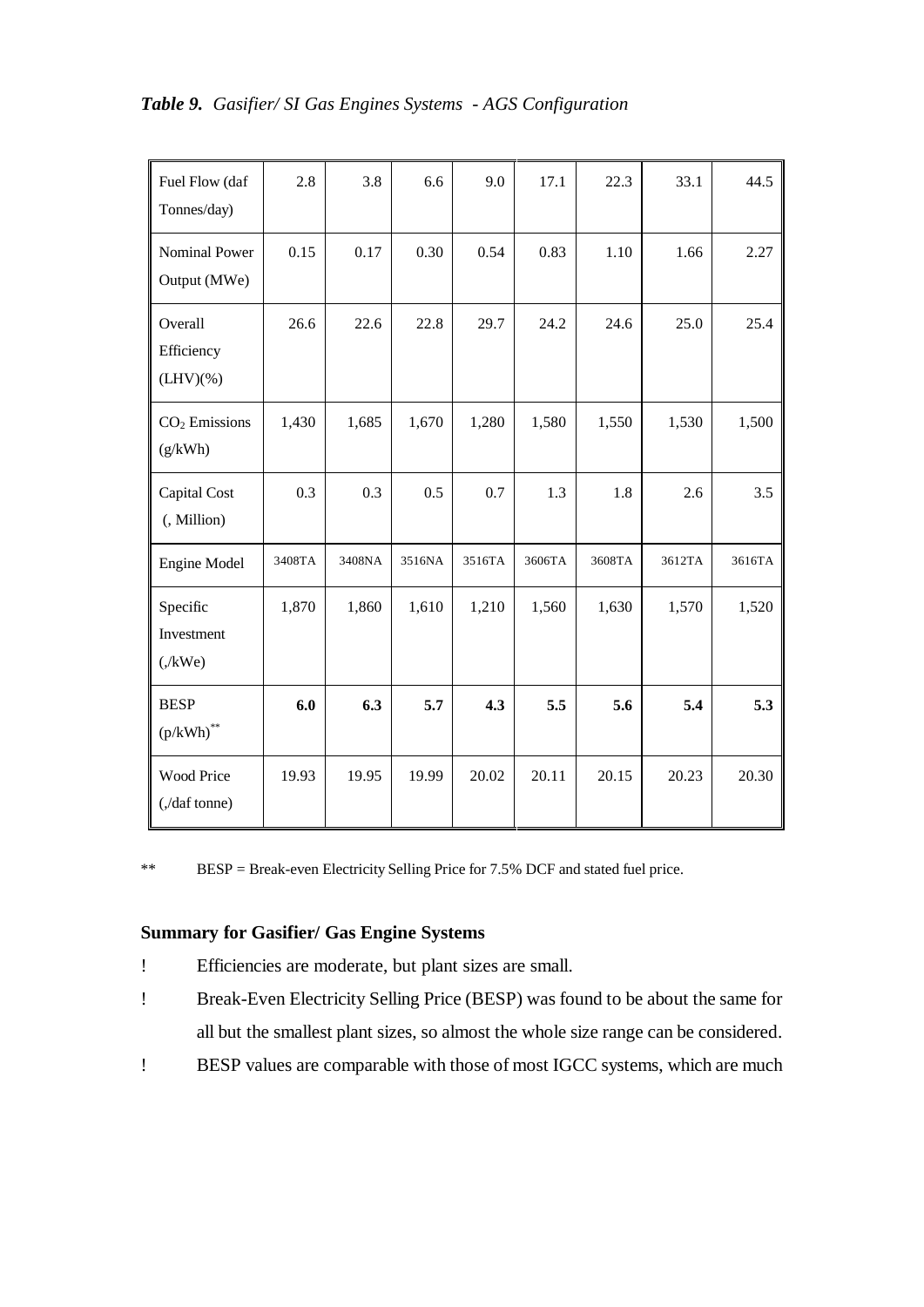

larger.

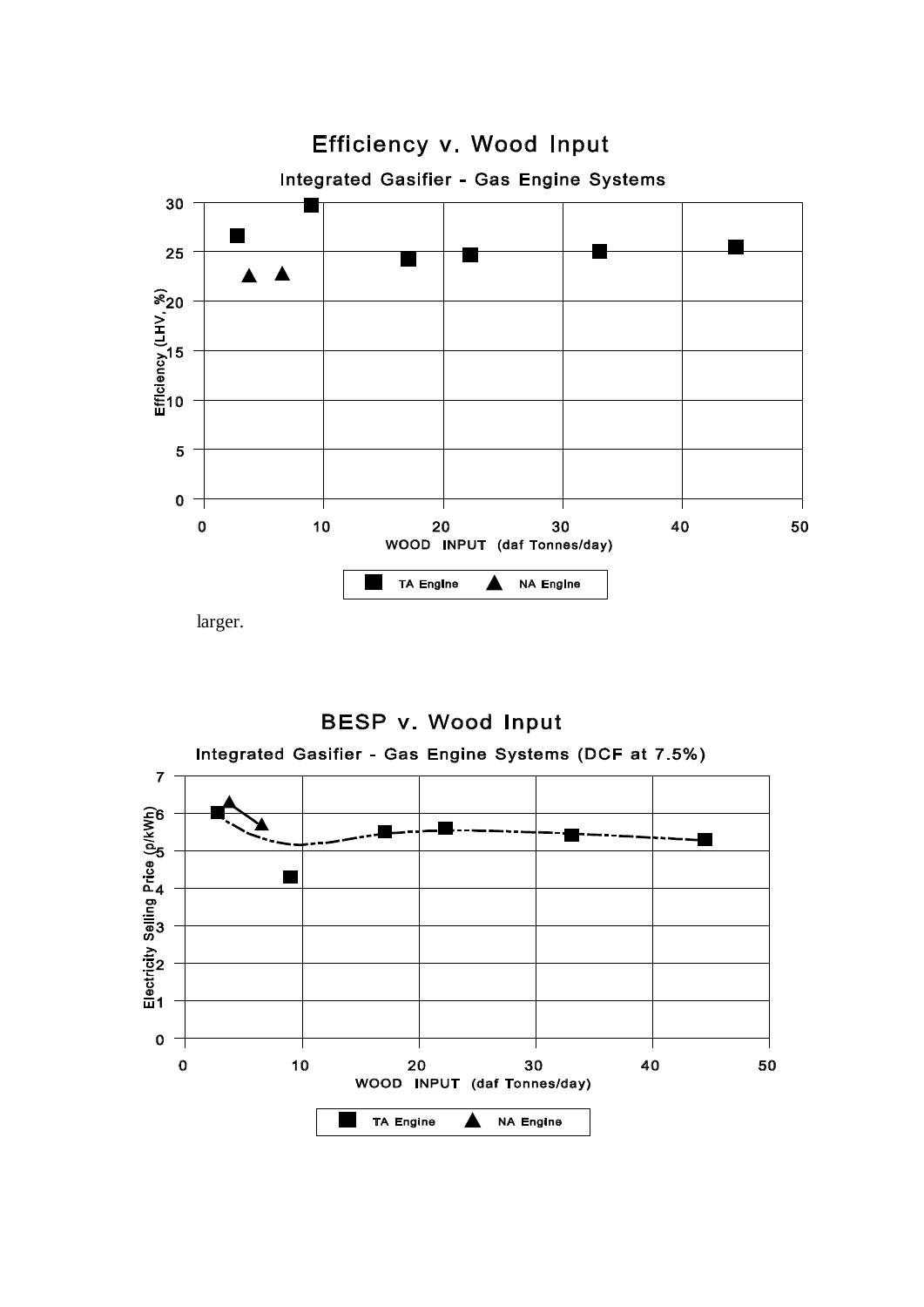#### **Gasification Integrated with Fuel Cells**

#### **LPO Gasifier Integrated with PAFC Systems**

The PAFC is a low temperature fuel cell which operates at 200EC with an electrical efficiency of 40% and can deliver waste heat between 80EC and 120EC (CEC report, 1991). The electrolyte is concentrated orthophosphoric acid (contained in a supporting matrix of PTFE-bonded silicon carbide) and the electrodes are carbon black particles supported on carbon-impregnated, conducting paper (Scott D.H., 1993). The platinum catalyst is carried on the particles of carbon black. At the anode (negative electrode) the hydrogen-rich gas passes over the backing paper and diffuses through it. As it passes through the narrow pores of the anode, electrons can be stripped from the hydrogen atom in the presence of the catalyst. The electrons are free to be removed into an external circuit, providing electricity. The hydrogen ions produced pass on into the electrolyte. Oxygen (from air or an oxidant) is introduced at the cathode. It can react, in the presence of the catalyst with any free electrons present (usually provided when current is flowing in the external load circuit) and the hydrogen ions in the electrolyte at the cathodeelectrolyte interface to produce  $H_2O$  in the form of steam.

This can be summarised as:

**Anode:**  $H_2$  6  $2H^+$  + 2e<sup> $\cdot$ </sup> (to external circuit)

**Cathode:**  $2O_2 + 2H^+ + 2e^-$  (from external circuit) 6  $H_2O$ 

The PAFC has no problem in handling carbon dioxide, *but can only tolerate carbon monoxide* and hydrogen sulphide in very small concentrations (a few ppm for H<sub>2</sub>S, and less than 1-2% for CO).

 The results for wood gasification integrated with phosphoric acid fuel cells, featuring atmospheric pressure oxygen-blown (LPO) gasifiers and wet scrubbers for cold gas cleaning, are summarised in the following table and figures.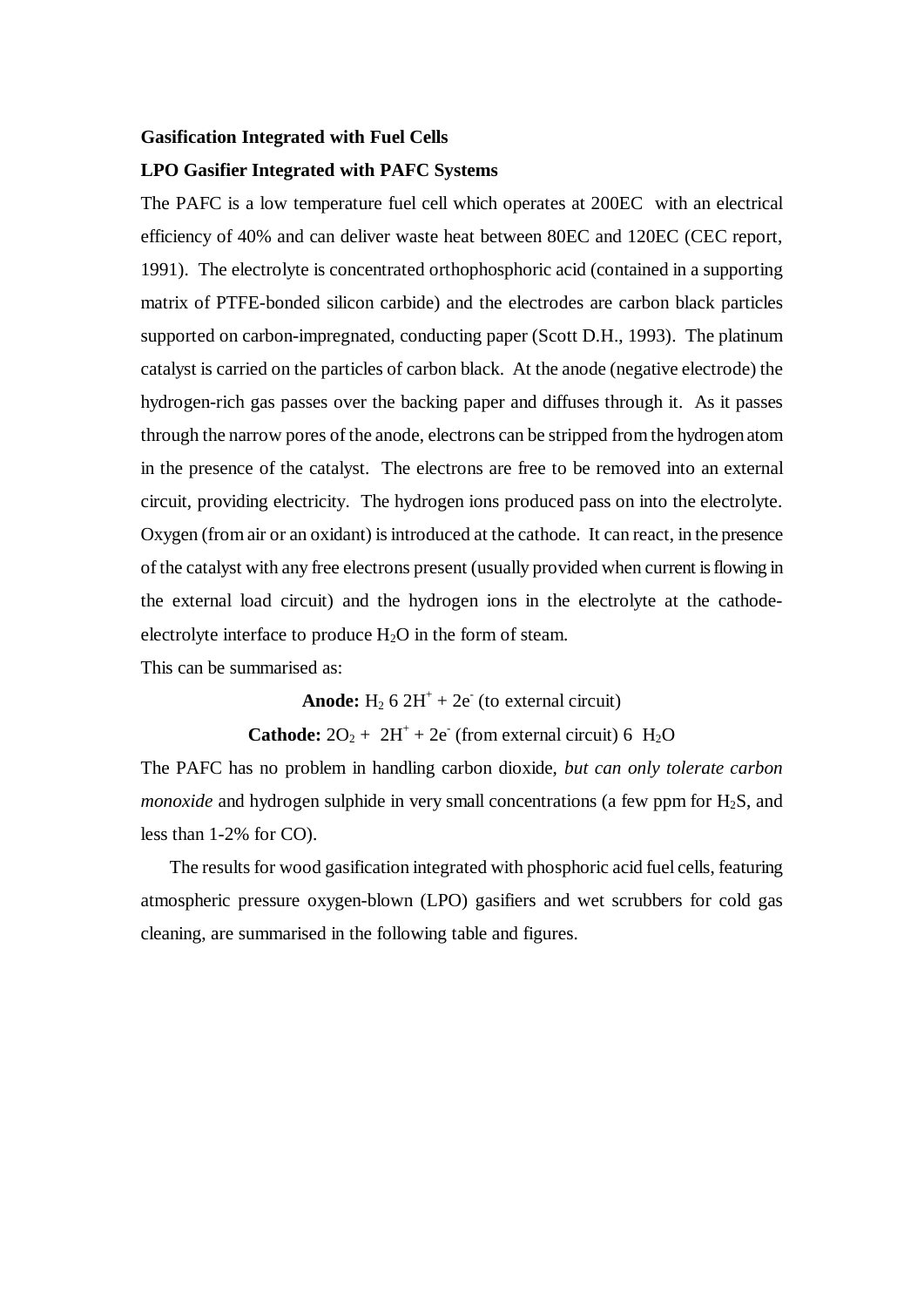| Fuel Flow (daf<br>Tonnes/day)     | 0.6   | 1.0   | 1.3   | 1.8   | 2.4   | 2.6   | 6.7   | 11.2  | 15.1  |
|-----------------------------------|-------|-------|-------|-------|-------|-------|-------|-------|-------|
| Nominal Power Output<br>(MWe)     | 15    | 30    | 40    | 55    | 75    | 80    | 220   | 370   | 500   |
| Overall Efficiency<br>$(LHV)(\%)$ | 13.7  | 14.4  | 14.7  | 15.0  | 15.4  | 15.4  | 16.1  | 16.4  | 16.6  |
| $CO2$ Emissions (g/kWh)           | 2,720 | 2,590 | 2,530 | 2,480 | 2,430 | 2,420 | 2,320 | 2,270 | 2,260 |
| Capital Cost (, Million)          | 0.11  | 0.19  | 0.23  | 0.29  | 0.36  | 0.38  | 0.86  | 1.30  | 1.68  |
| Specific Investment<br>(AKWe)     | 7,200 | 6,200 | 5,700 | 5,200 | 4,800 | 4,700 | 3,900 | 3,500 | 3,300 |
| BESP (p/kWh)**                    | 19.5  | 17.0  | 15.8  | 14.7  | 13.8  | 13.5  | 11.4  | 10.6  | 10.8  |
| Wood Price (,/daf tonne)          | 19.90 | 19.90 | 19.90 | 19.90 | 19.90 | 19.90 | 19.90 | 19.90 | 25.20 |

*Table 10. Gasifier/ PAFC Engines Systems*

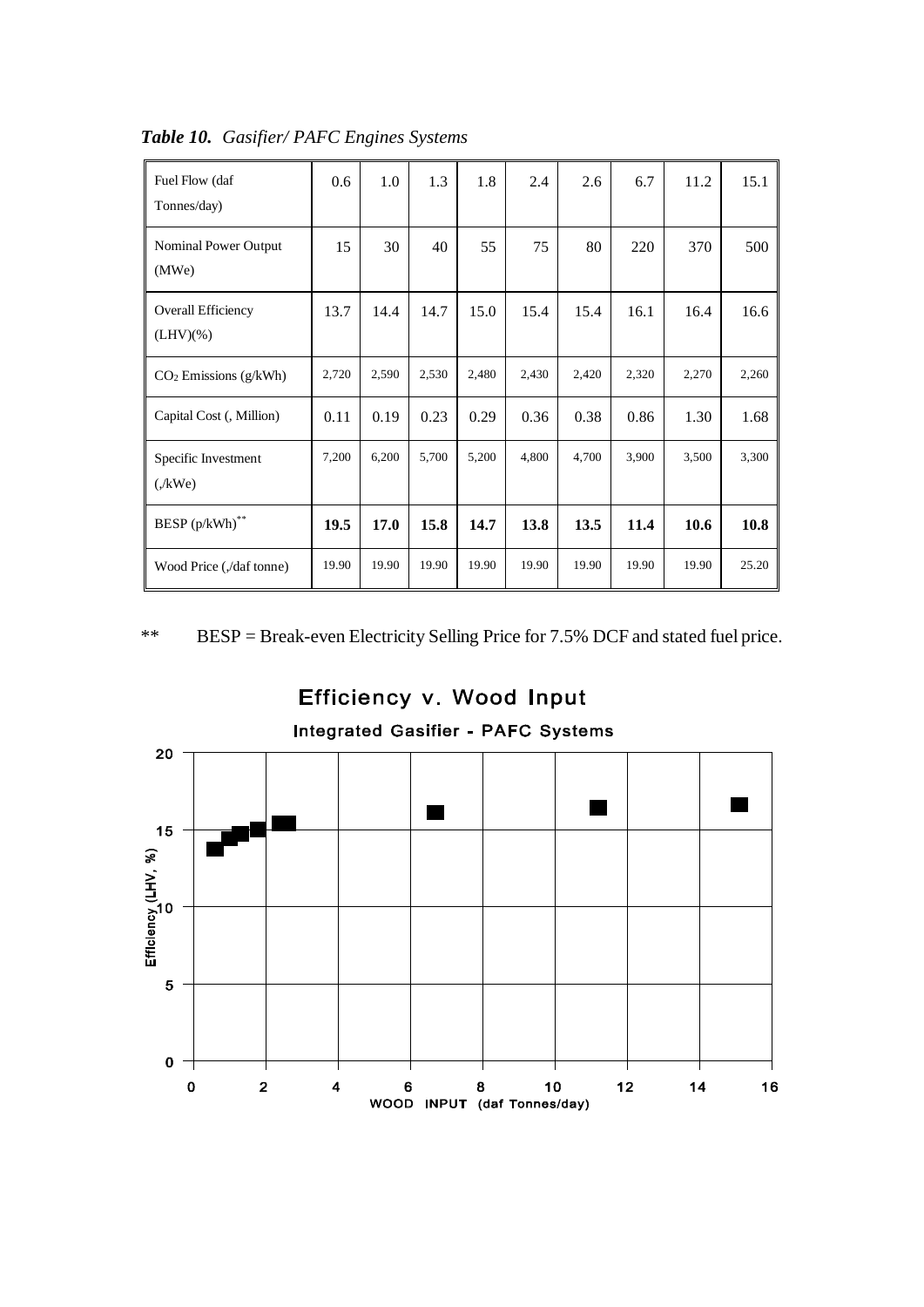

# **LPO Gasifier Integrated with MCFC System**

The MCFC is a high temperature fuel cell operation at 650EC. At this temperature the electrolyte, composed of a mixture of lithium carbonate with sodium and/or potassium carbonate, is in the molten state. It is retained in a lithium aluminate matrix. The anode is porous nickel with a few percent of chromium oxide and the cathode is made of porous nickel oxide(containing some lithium). The main components of the fuel are carbon monoxide and hydrogen, which can be found in natural gas or produced from the gasification of coal or biomass, or from naphtha, LPG or methanol. In a high temperature fuel cell the carbon monoxide can be converted into hydrogen in a process known as *internal reforming* through the action of a catalyst contained in the anode. Internal reforming is expected to increase the efficiency of this fuel cell, as well as reducing costs by eliminating the expense of providing an external reformer. The MCFC is unusual in that it actually requires the presence of carbon dioxide for the fuel cell to continue operating.

The main reactions can be summarised as follows;

**Anode:**  $H_2 + CO_3^-$  6  $H_2O + CO_2 + 2e^-$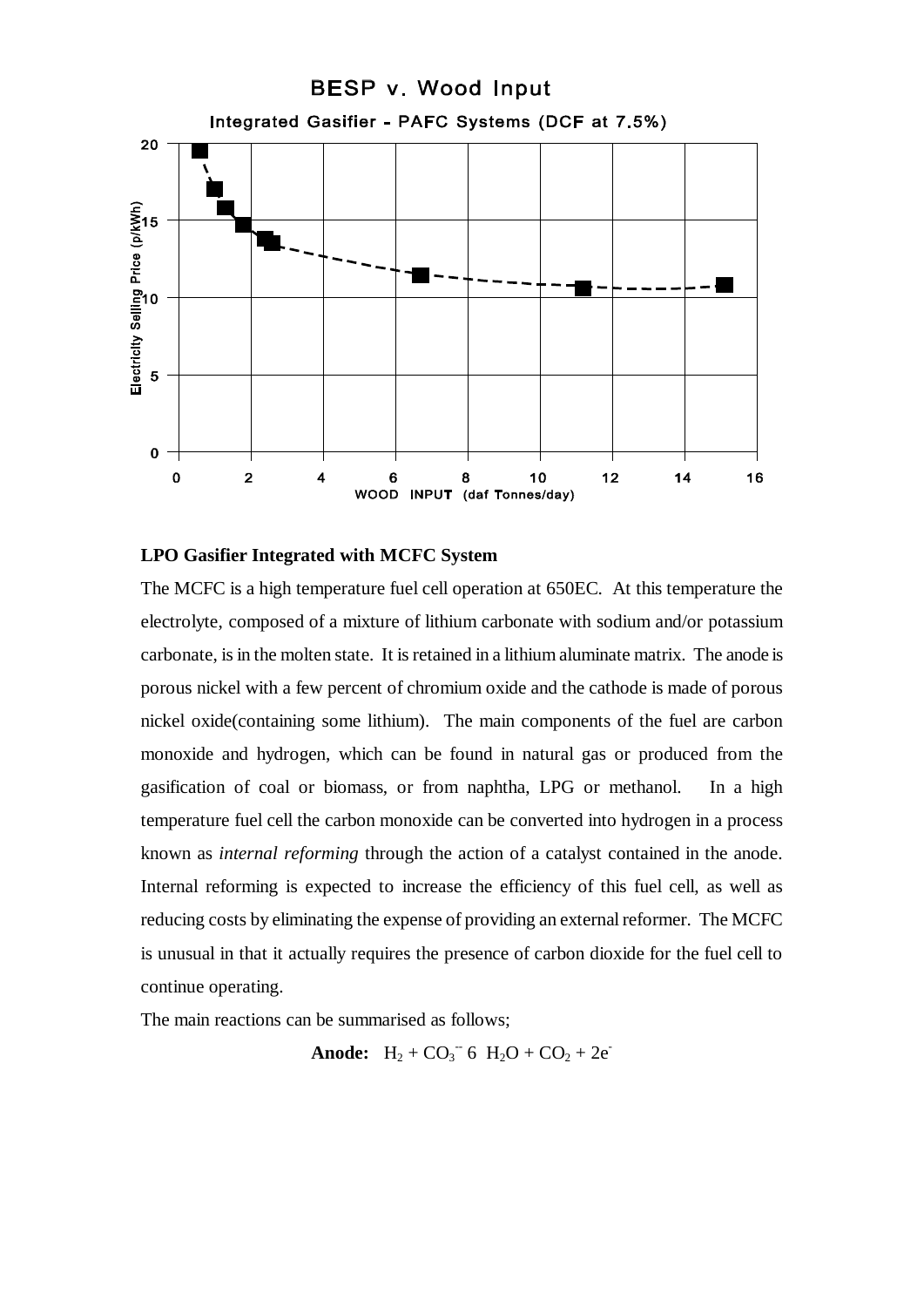# **Cathode:**  $2O_2 + CO_2 + 2e^- 6 CO_3^-$

Oxygen reacts with carbon dioxide at the cathode and free electrons to produce carbonate ions. The carbonate ions carry the ionic current through the electrolyte from cathode to anode. Hydrogen is oxidised to water (vapour) at the anode in a reaction with the carbonate ions, releasing electrons. The carbon dioxide produced at the anode must be recycled to the cathode to prevent the cell from becoming polarised and cease operating. MCFCs are not yet at the commercial stage, it is about five years behind the PAFC in development, but efficiencies of 50-60% are expected to be readily achievable (Mugerwa M.N. and Blomen, L.J., 1993).

The results for wood gasification integrated with molten carbonate fuel cells, featuring atmospheric pressure oxygen-blown (LPO) gasifiers and wet scrubbers for cold gas cleaning, are summarised in the following table and figures.

| Fuel Flow (daf Tonnes/day)        | 0.3   | 0.5   | 0.7   | 1.0   | 1.5   | 3.2   | 6.7   | 8.9   |
|-----------------------------------|-------|-------|-------|-------|-------|-------|-------|-------|
| Nominal Power Output<br>(MWe)     | 15    | 30    | 40    | 55    | 80    | 175   | 380   | 505   |
| Overall Efficiency<br>$(LHV)(\%)$ | 24.8  | 25.6  | 25.9  | 26.4  | 26.8  | 27.5  | 28.1  | 28.3  |
| $CO2$ Emissions (g/kWh)           | 1,530 | 1,490 | 1,470 | 1,440 | 1,420 | 1,380 | 1,360 | 1,350 |
| Capital Cost (, Million)          | 0.07  | 0.11  | 0.14  | 0.18  | 0.24  | 0.44  | 0.84  | 1.03  |
| Specific Investment (,/kWe)       | 4,700 | 3,800 | 3,500 | 3,200 | 3,000 | 2,500 | 2,200 | 2,050 |
| BESP (p/kWh)**                    | 12.4  | 10.3  | 9.6   | 9.0   | 8.3   | 7.2   | 6.4   | 6.5   |
| Wood Price (./daf tonne)          | 19.90 | 19.90 | 19.90 | 19.90 | 19.90 | 19.90 | 19.90 | 25.20 |

*Table 11. Gasifier/ MCFC Engines Systems*

\*\* BESP = Break-even Electricity Selling Price for 7.5% DCF and stated fuel price.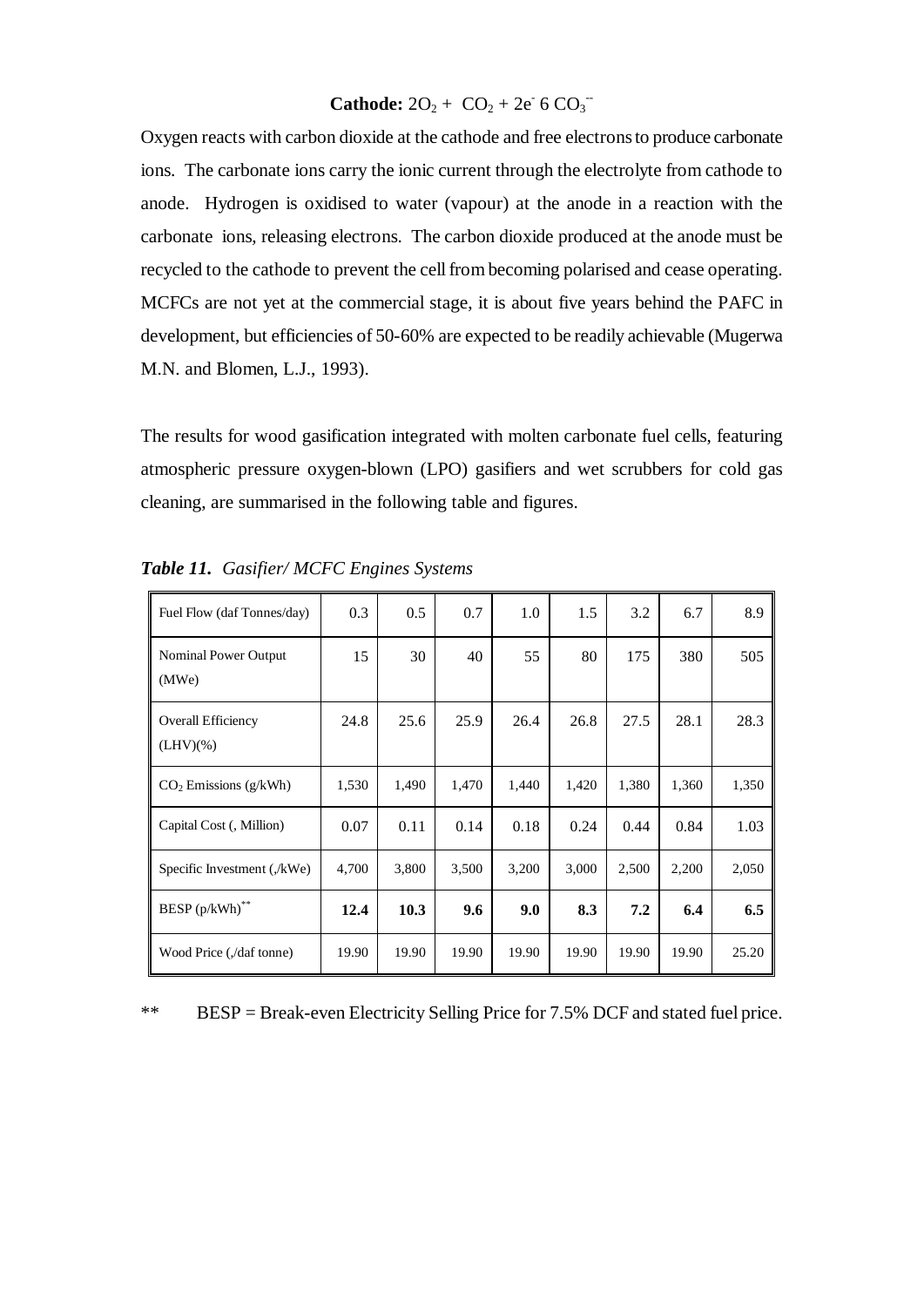



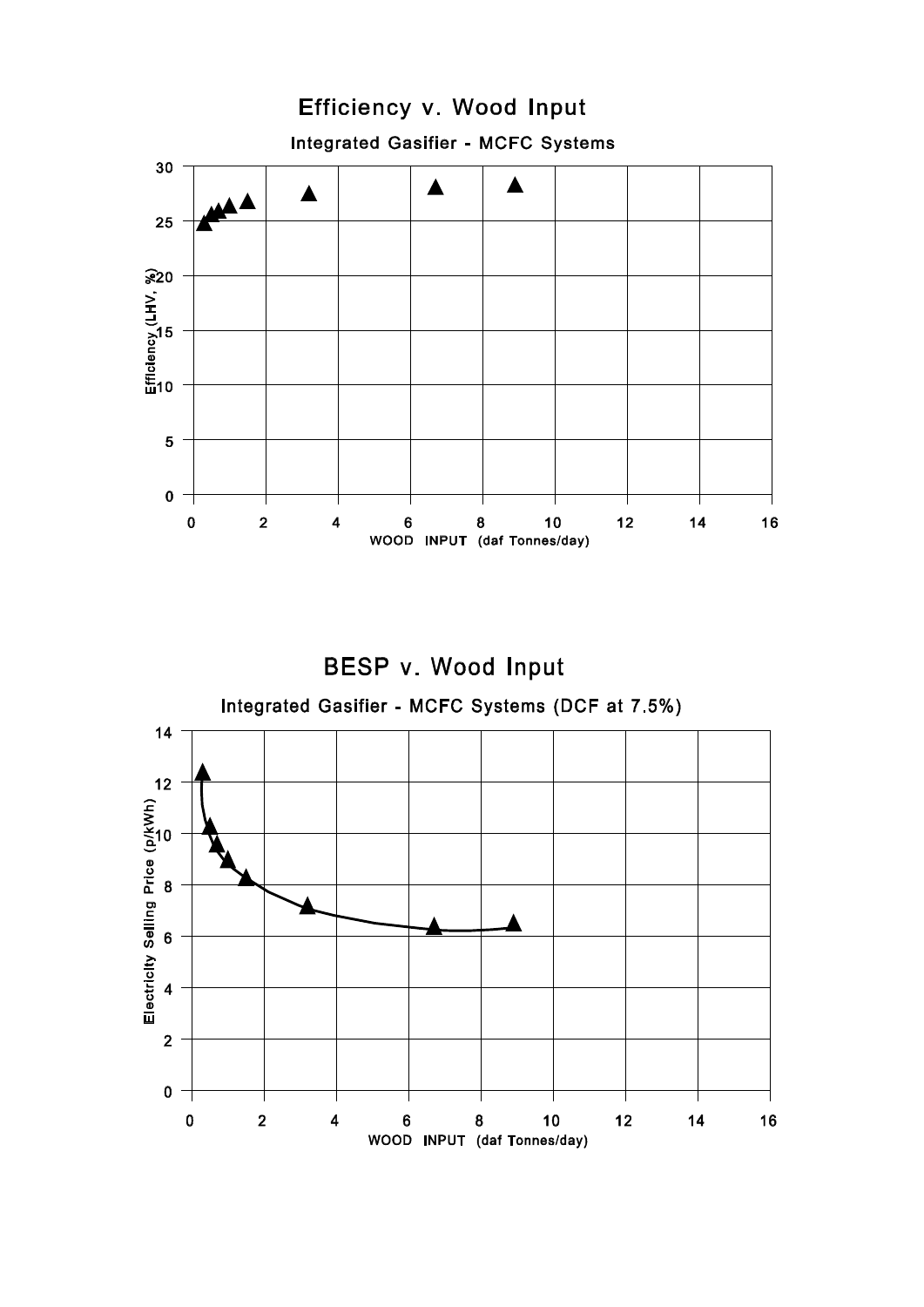

# **Summary of LPO Gasifier/ Fuel Cell Systems**

- ! The MCFC system has the highest efficiency of the small systems. The PAFC has an efficiency similar to that of wood combustion plants of similar size (i.e. wood input).
- ! BESP values are better than for similarly sized wood combustion plants, but are expected to be higher than those of the gas engine systems.
- ! All of these systems use downdraft gasifiers integrated with fuel cells. The fuel cells are modular, so their capital cost increases linearly with the number of modules used. Gasifier costs are exponential, but they are capped by the limit of the technology i.e. downdraft gasifiers do not yet work at large scale (above about 2 MW thermal). If system output of electricity is to be increased, more than one gasifier must be used. BESP fall sharply with increased size for the smallest systems, then falls more gradually. In the graph it is shown to rise for the largest size, where the feedstock cost has increased due to transportation costs. (If increased transportation costs were not considered, the BESP value for the largest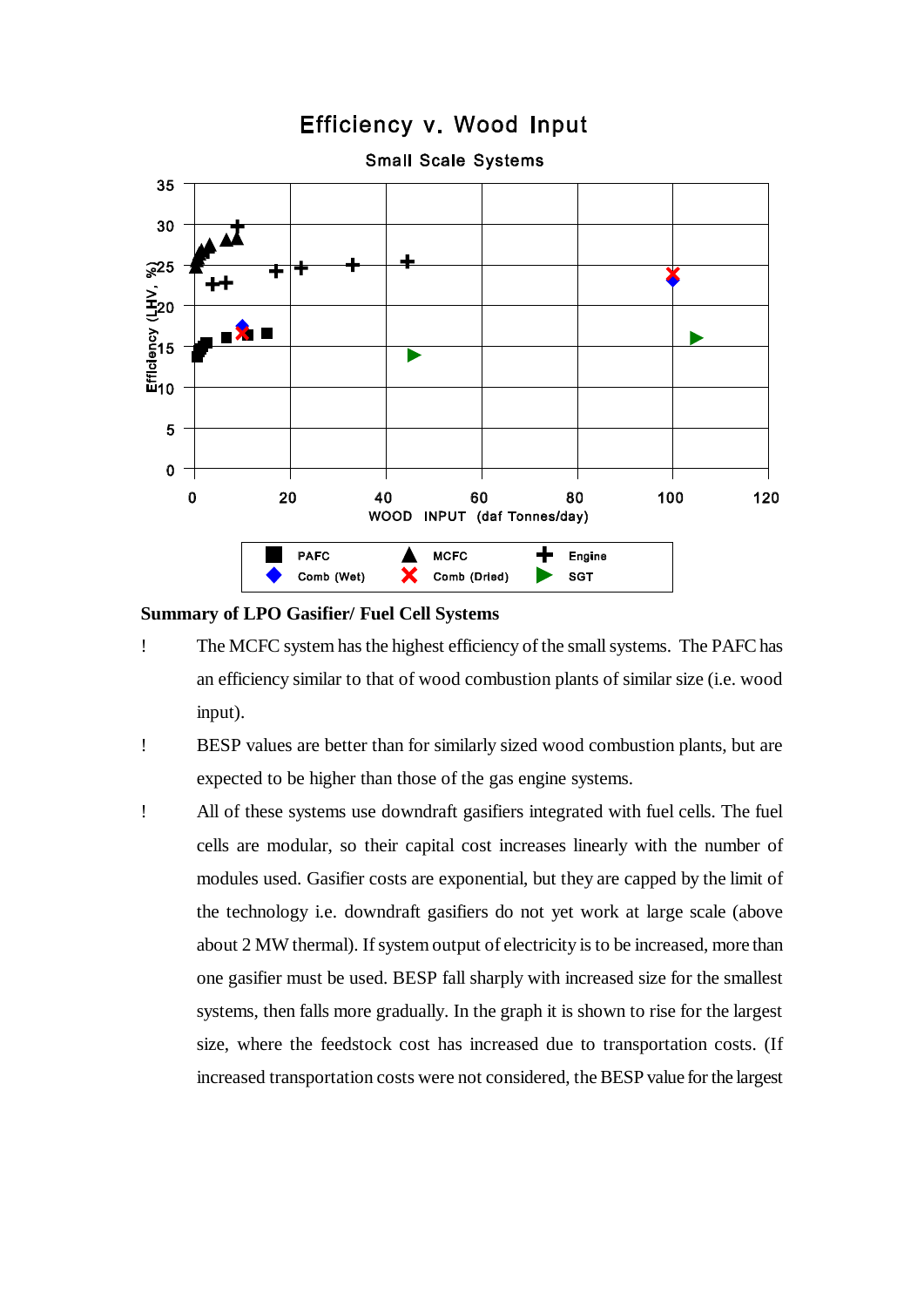PAFC system would be 10.2 p/kWh instead of 10.8 p/kWh, and for the MCFC system it would be 6.1 p/kWh instead of 6.5 p/kWh). The optimum plant size for a single LPO downdraft gasifier integrated with PAFC or MCFC fuel cells would be in the range 300-500 kWe.

### **Conclusions on Wood-fired Technologies**

### **Comparison of Small Scale Systems**

In this work a small scale system is considered to be one which uses less than 120 daf tonnes/ day of wood feedstock.

 For the very smallest systems, using less than 20 daf tonnes/ day, the gasification plants with PAFCs and the combustion plants have been found to be the least efficient, whereas the gasification plants with MCFCs or engines were the most efficient. The plants which are most efficient have also the lowest BESP values, and those found to be least efficient have the highest BESP values.

 For the largest systems in this size range, using around 100 daf tonnes/ day, .combustion plants have higher efficiencies and lower BESP values than the gasification systems using gas turbines in a simple cycle (SGT systems).

 Since the MCFC technology is not yet developed to a commercial level, gasification systems using gas engines would appear to be the most appropriate for small scale systems using biomass feedstock

#### **Comparison of Medium Scale Systems**

In this work medium scale systems are those which use between around 100 and 2,000 daf tonnes/ day of wood feedstock. Efficiencies and BESP values were found to be almost constant for each technology throughout this range of plant sizes, except for the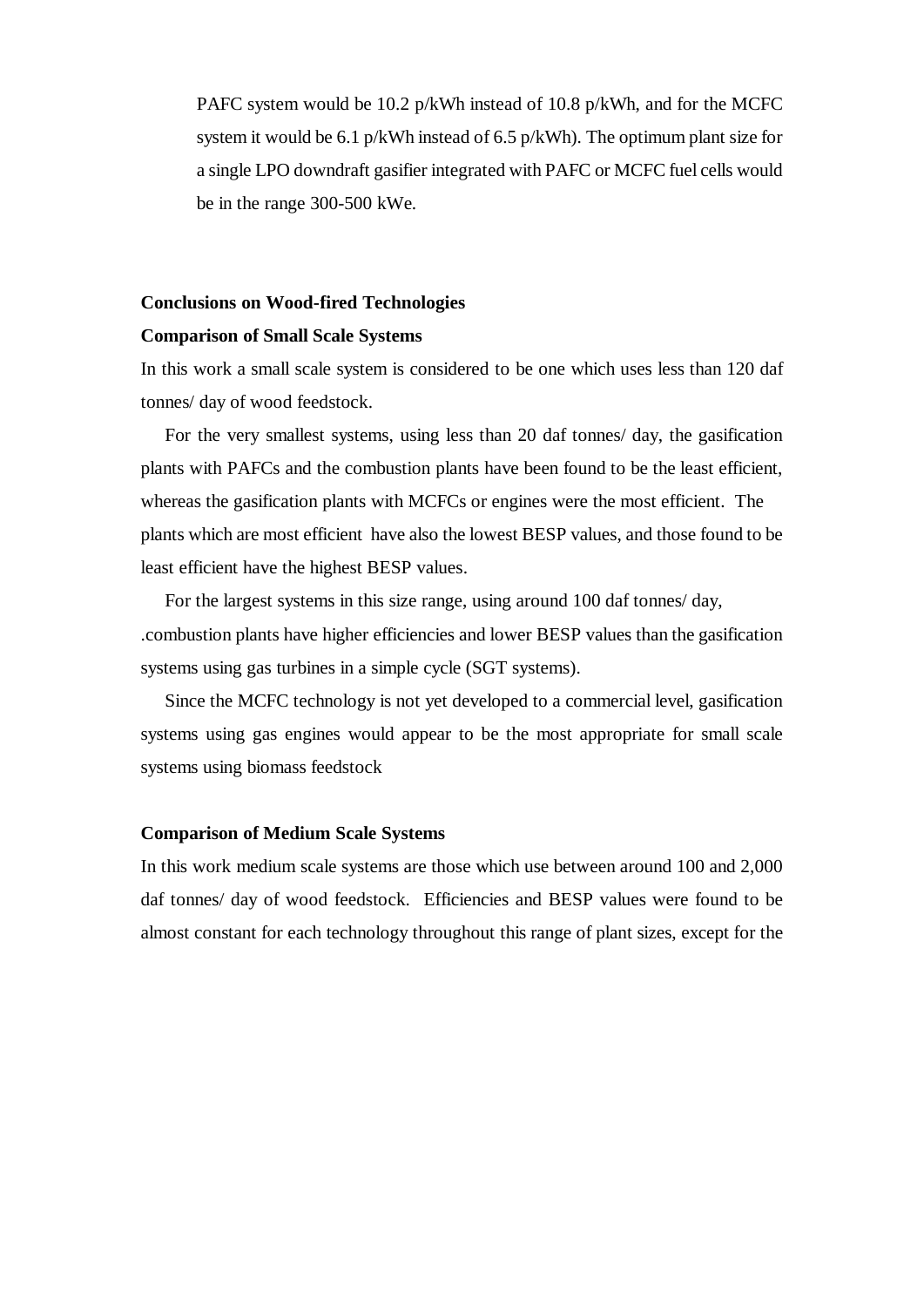

smallest (below about 200 daf tonnes/ day. The SGT systems were found to be the least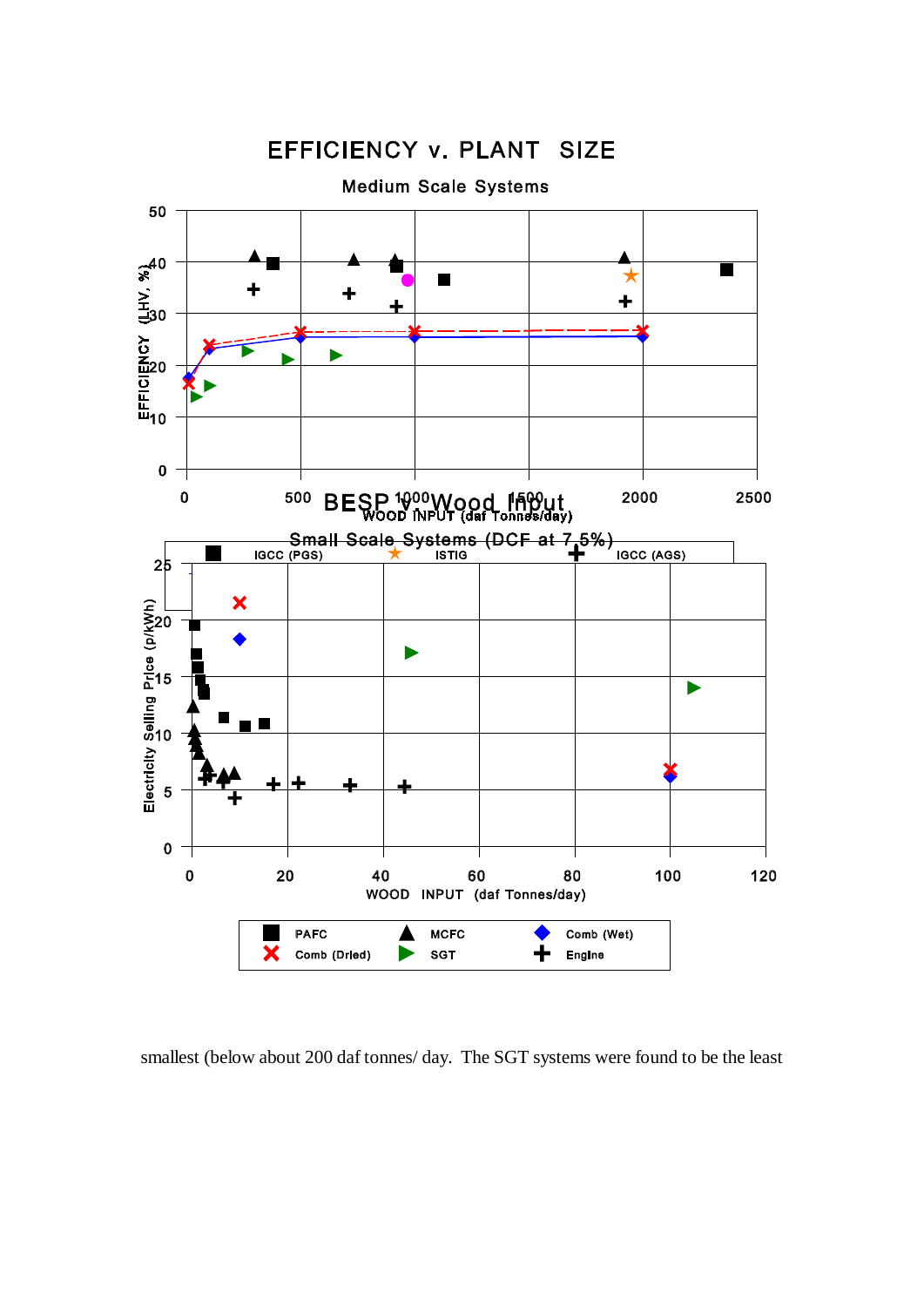efficient in this size range, and to have the highest BESP values. However, the SGT systems which employs the gas turbine in the STIG mode is among the most efficient of medium scale systems, and to have a BESP value comparable with the lowest in this



range. The combustion systems were found to be more efficient than the SGTs, but less efficient than all the IGCC variations. The IGCC systems were found to be the most efficient, the pressurised versions being more efficient than those operating at atmospheric pressures, but BESP values were similar for all IGCC systems in this range. Surprisingly, perhaps, the less efficient combustion systems were found to have slightly lower BESP values than the IGCC systems. The difference between BESP values for combustion systems and IGCC systems lies within the " 30% margin of error for the economic analysis as performed by ECLIPSE, so such small variations should not be given undue significance.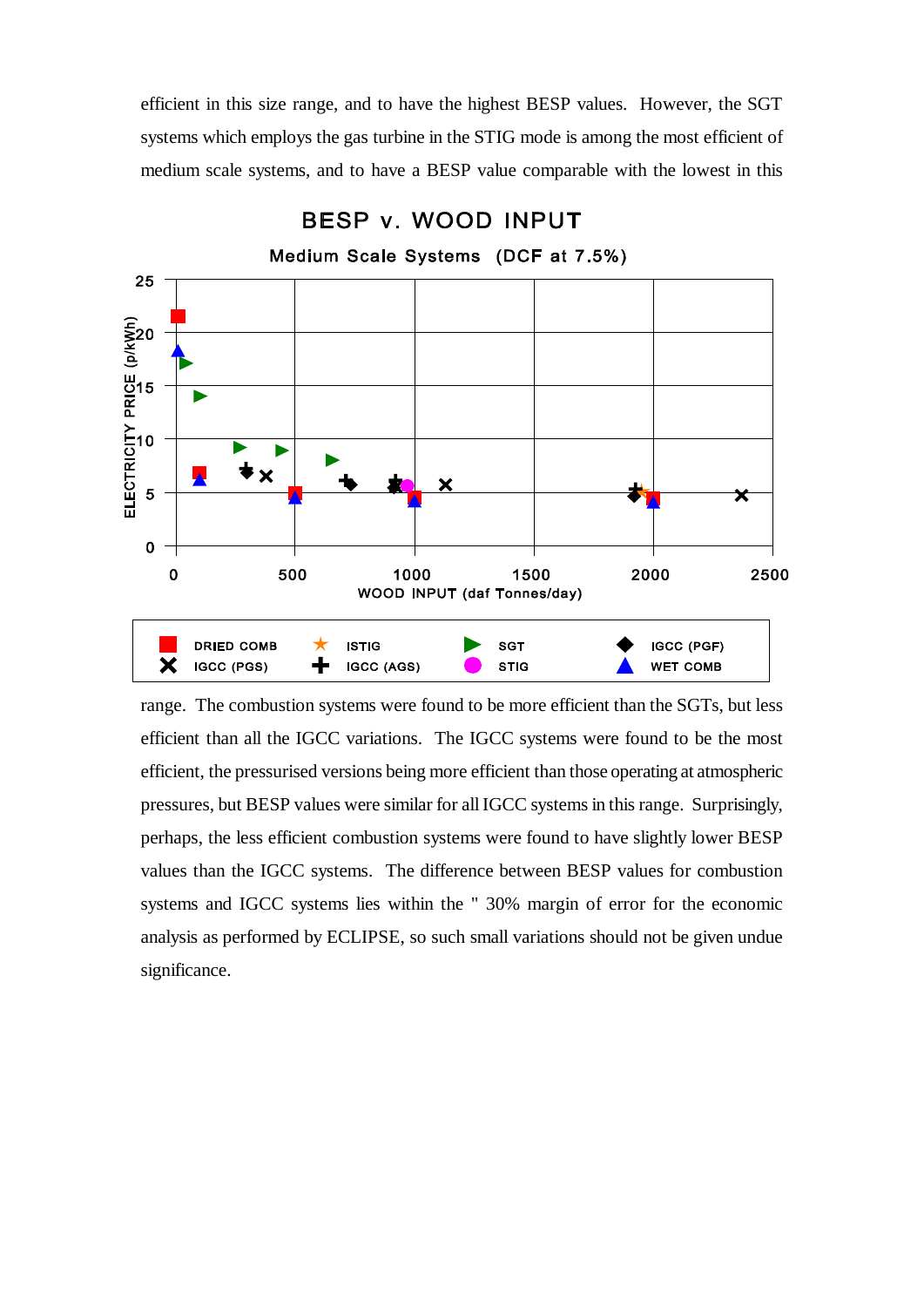#### **References**

- Bridgwater, A.V. and Double, J.M., Technical and economic processes for liquid fuel production in Europe. Contract EN3V-0012-UK(RH) for the Non-nuclear programme of the Commission of the European Communities, **1991**.
- Commission of the European Communities, *New Ways to Save Energy: Fuel Cells and Batteries*, a DG XII report of the EC Non-Nuclear Energy R&D Programme - Energy Conservation, **1991**.
- Dawson M., DANI, private communication **1992** or ETSU report *Wood Fuel Supply Strategies*, Vol.1, Report Nr. ETSU B 1176-P1, **1993**.
- Hall, D.O., Rosillo-Calle, F., Williams, R.H. and Woods, J., Biomass for Energy: Supply Prospects. Chapter 14 of *Renewable Energy: Sources for Fuel and Electricity*, Earthscan, London, UK, **1993**, 593-651.
- Larson E.D. and Williams R.H., "Technical and Economic Analysis of Steam-Injected Gas-Turbine Cogeneration", Chapter 21 of *Energy Sources: Conservation and Renewables*, APS, Washington, **1985,** 402-425.
- McIlveen-Wright D.R., "Electricity Generation from Wood", DPhil. Thesis, University of Ulster, Coleraine, **1995**.
- McIlveen-Wright D., Sloan P.E., Williams B.C. and McMullan J.T., "A Comparison of Electricity Generation from Wood Combustion and IGCC Plants using Wood Feedstock", Proceedings of the Lisbon Conference on *Combustion Technology for a Clean Environment*, Volume II, **July 1995**, 7-12.
- McIlveen-Wright D., Sloan P.E., Williams B.C. and McMullan J.T., "Wood-Fired Combustion Plants", Proceedings of the 2nd International Conference on  *Combustion and Emission Control*, Institute of Energy, London, **Dec. 1995**, 179-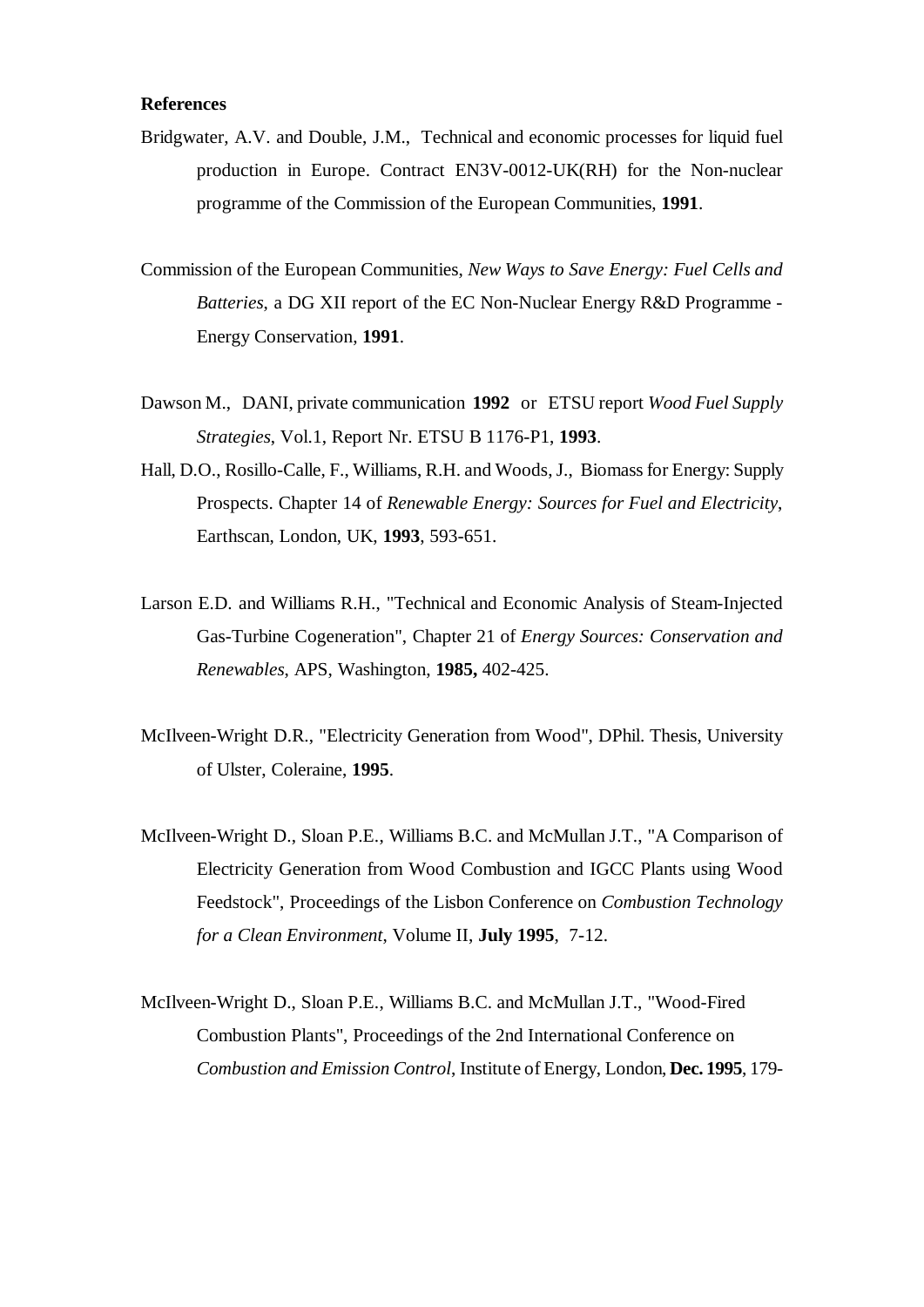- McIlveen-Wright D.R., AWood-Fired Fuel Cells@, MSc. Environmental Management thesis, University of Ulster, Coleraine, **1996**, 108pp.
- McIlveen-Wright, D.R, Williams, B.C. and McMullan, J.T., Electricity Generation from Wood-Fired Power Plants: The Principal Technologies Reviewed, *Developments in Thermochemical Biomass Conversion*, *Volume 2*, eds., Bridgwater A.V. and Boocock D.G.B., Blackie Academic and Professional, London, UK, **1997**, 1525- 1538.
- McMullan, J.T., Williams, B.C., Campbell, P., McIlveen-Wright, D. and Bemtgen J.M., Techno-economic assessment studies of fossil fuel and fuel wood power generation technologies. CEC report, contract nr. JOUF-0017, **1995**.
- Mugerwa M.N. and Blomen L.J., "System Design and Optimisation", in *Fuel Cell Systems*, (eds., Blomen L.J. and Mugerwa M.N.), Plenum Press, New York, **1993**, 211.
- Scott D.H., *Advanced Power Generation from Fuel Cells Implications for Coal*, IEA Coal Research, London, **1993**, 74pp.
- Solantausta, Y., Bridgwater, A.V. and Beckman, D., An assessment of biomass based power systems. Report for the International Energy Agency Bioenergy Agreement, (VTT), **1995.**
- Williams, B.C. and McMullan, J.T., Techno-economic analysis of fuel conversion and power generation systems - the development of a portable chemical process simulator with capital cost and economic performance analysis capabilities*Int. J. Energy Research*, **1996**, *20*, 125-142,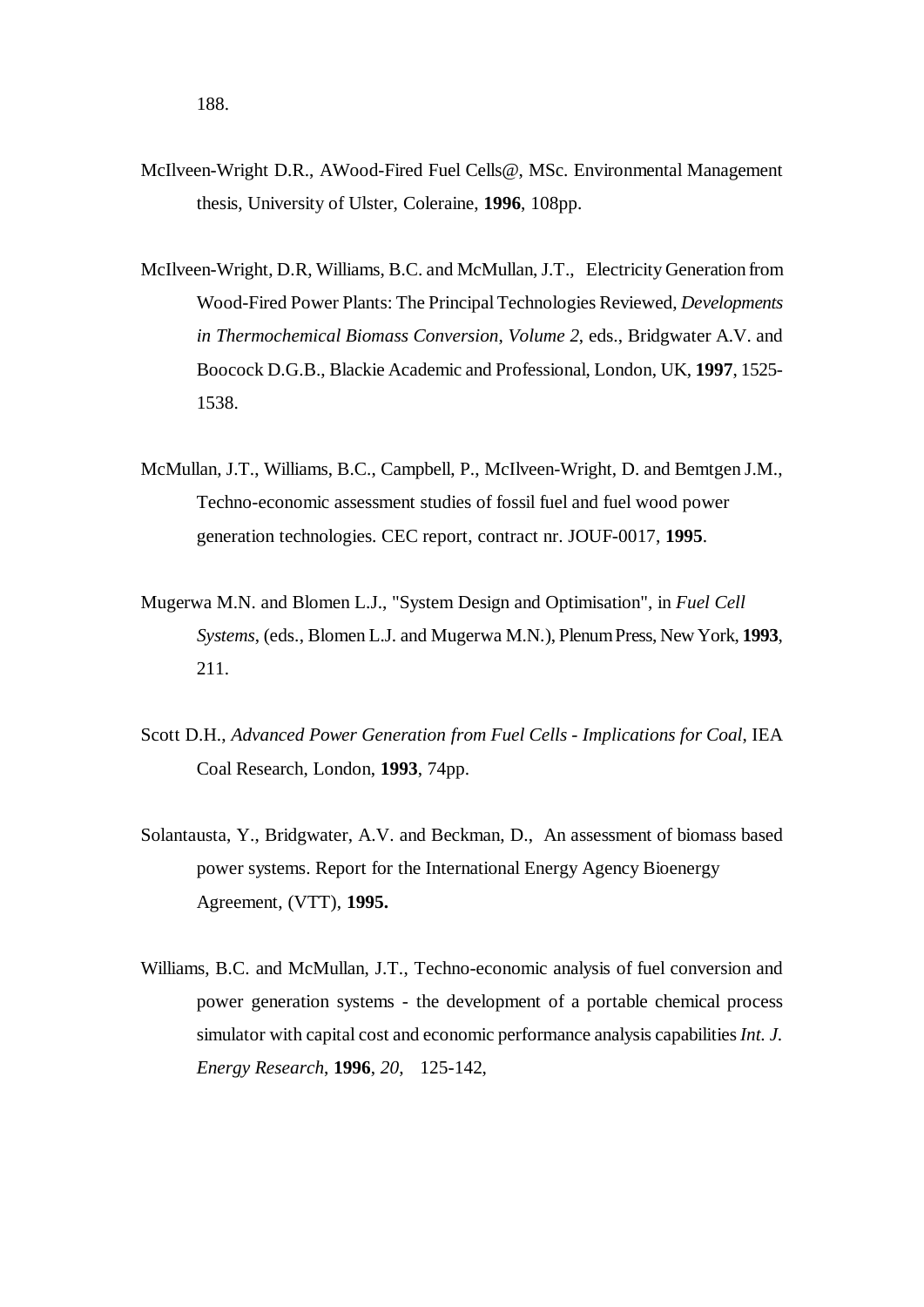# **OR**

Williams B.C. The development of the ECLIPSE simulator and its application to the techno-economic assessment of clean fossil fuel power generation systems. DPhil thesis, University of Ulster, Coleraine, N. Ireland, UK, **1994**.